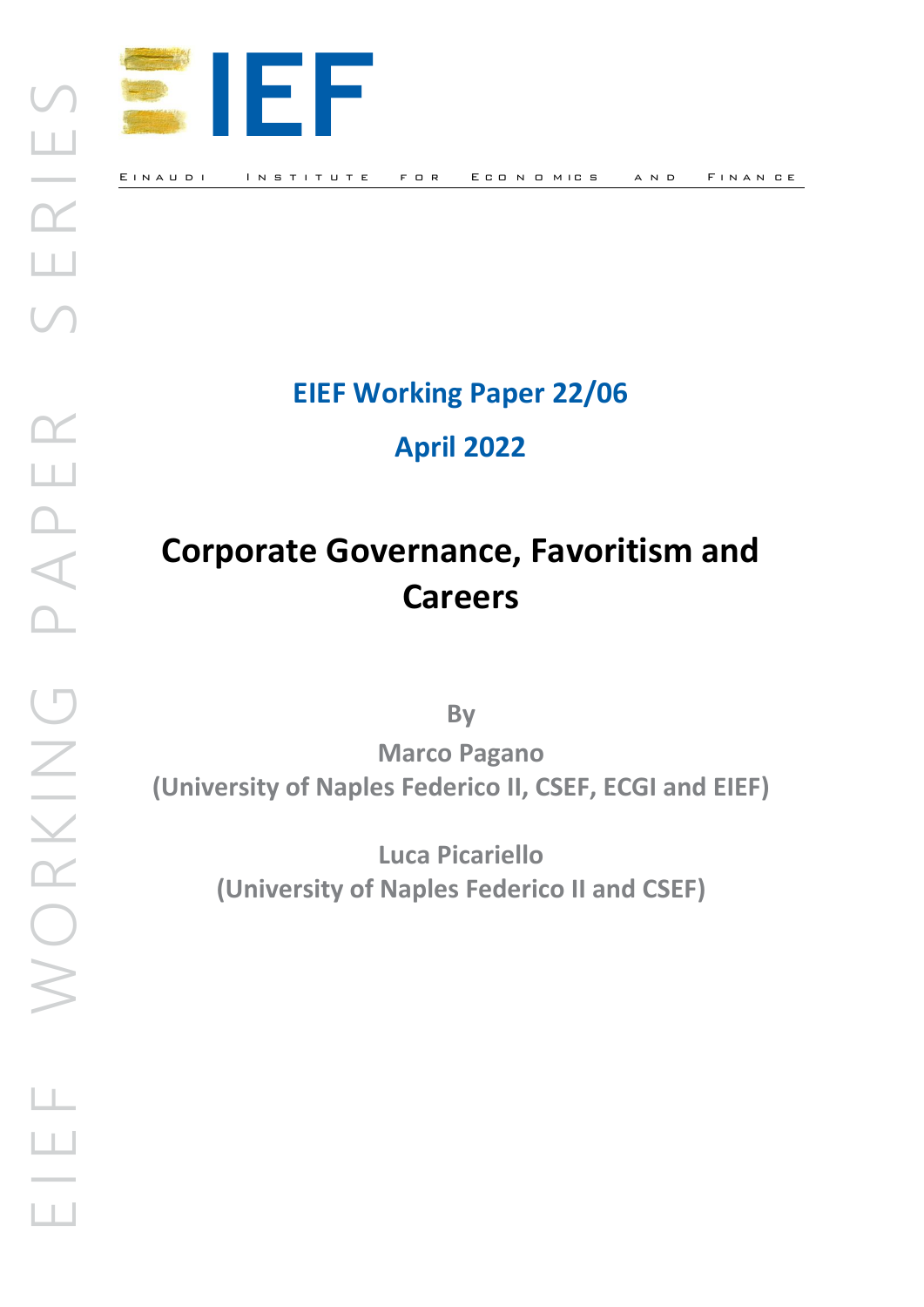## Corporate Governance, Favoritism and Careers<sup>∗</sup>

Marco Pagano

#### University of Naples Federico II, CSEF, ECGI and EIEF

Luca Picariello University of Naples Federico II and CSEF

April 15, 2022

#### Abstract

Careers are often shaped by favoritism, even though this undermines the performance of firms. When controlling shareholders weigh the efficiency costs of favoritism against its private benefits, the quality of corporate governance enhances meritocratic promotions and so encourages workers skill acquisition. The impact of labor market competition, however, is ambiguous: by raising wages upon promotion, it fosters the supply of skilled labor but lowers the demand for it. With endogenous skill acquisition, there are multiple equilibria, and social welfare increases with the share of meritocratic firms. This brings out a new efficiency rationale for enhancing the quality of corporate governance.

JEL: D21, D23, M50, M51.

Keywords: corporate governance, careers, favoritism, merit, job selection, skill development.

<sup>∗</sup>We thank Patrick Bolton, Mike Burkart, Gilles Chemla, Wouter Dessein, Jason Donaldson, Martin Hellwig, Kathryn Judge, Pete Kyle, Jin Li, Ye Li, Marcus Opp, Per Strömberg, Javier Suarez, Ailsa Roell, Tano Santos, Fabiano Schivardi, Annalisa Scognamiglio, Lucy White and participants at seminars at University of Bonn, University of Naples Federico II, Stockholm School of Economics, European Summer Symposium in Financial Markets (ESSFM), SAET Conference, EFA Meetings, Labor and Finance Group Conference, and Law and Banking/Finance Conference for helpful comments. This research was sponsored by grants from the Italian Ministry for University and Research (MUR). This is a heavily revised version of an earlier paper, "Ownership, Control and Careers". Authors' e-mail addresses: Pagano, pagano56@gmail.com; Picariello, lucapicariello1@gmail.com.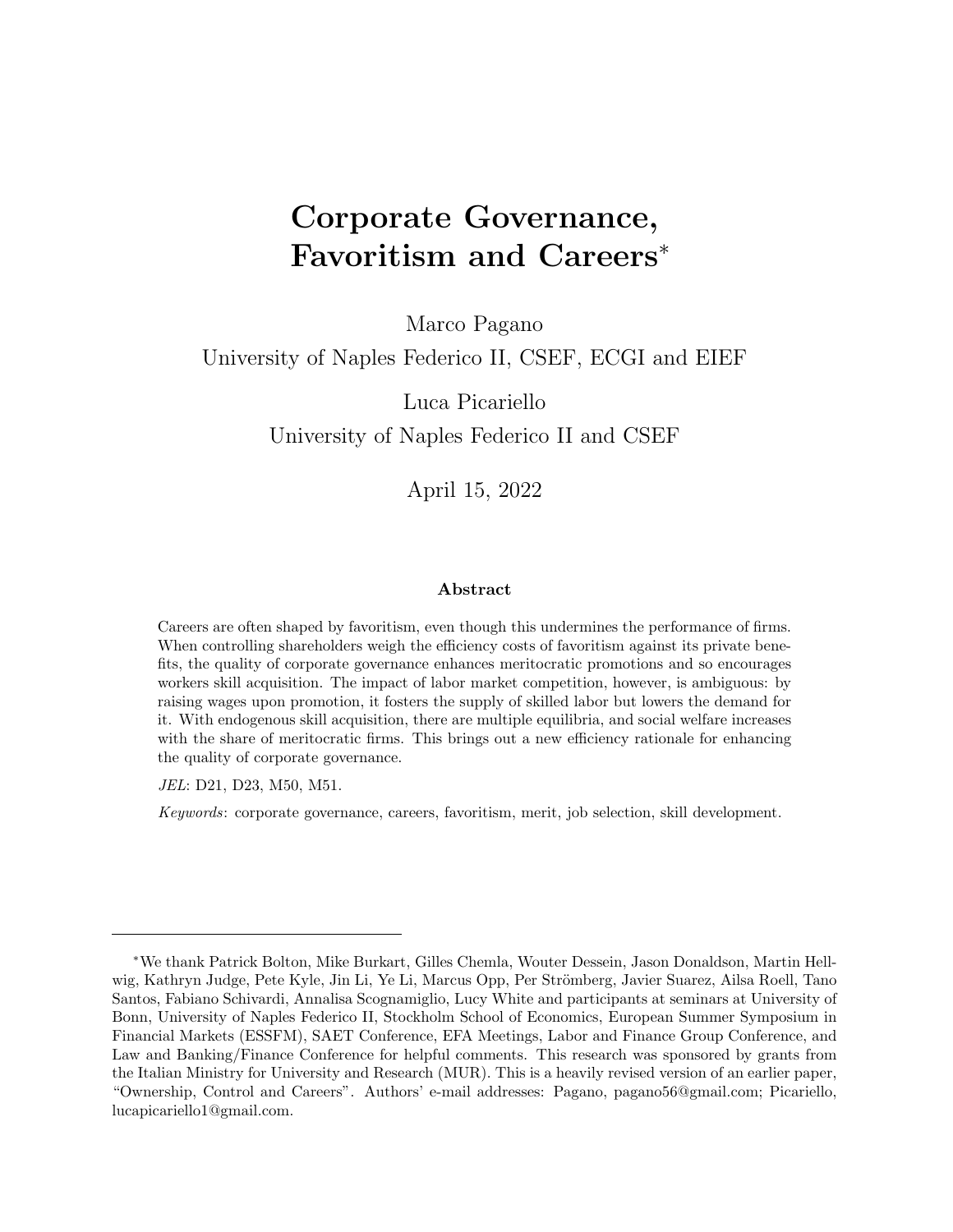### 1 Introduction

To a considerable extent the productive efficiency of firms hinges on appointing the right person to the right task. The power to hire, fire, promote and demote employees is thus clearly a key aspect of corporate control (Rohman et al., 2018). Whether or not this power is used to maximize profits depends on the alignment of managers' interests with those of investors. Where there is significant misalignment, appointments and promotions may be driven more by favoritism than by merit, resulting in inefficient organizational design and task assignment. In other words, the quality of corporate governance helps determine whether the careers of employees proceed according to merit or favoritism. This is the starting point of the analysis presented here. We show that the implications are far-reaching: corporate governance, by affecting personnel policies, impacts on the careers of employees, their matching with employers and, via their career incentives, their effort to acquire skills.

We posit a setting where firms are externally funded, so that career favoritism creates a conflict between controlling and non-controlling shareholders.<sup>1</sup> In the worse-governed firms, controlling shareholders assign greater value to the private benefits from favoritism than to the implicit efficiency cost of forgone productivity. When they apply for jobs, workers are aware that their skills will be better rewarded in the more meritocratic firms, as these not only promote for merit, but also pay higher salaries (to deter competitors from poaching their best employees upon promotion) and feature higher productivity (coordination tasks being entrusted to the most talented employees).

Higher corporate governance standards limit the private benefits of control and so increase the fraction of meritocratic firms, which attract high-skill employees. For a given distribution of skills across possible hires, there is a sorting equilibrium in which skilled

<sup>&</sup>lt;sup>1</sup>The baseline version of the model assumes that firms are wholly equity-financed, but under fairly mild assumptions the results remain valid even where firms raise funds via risky debt.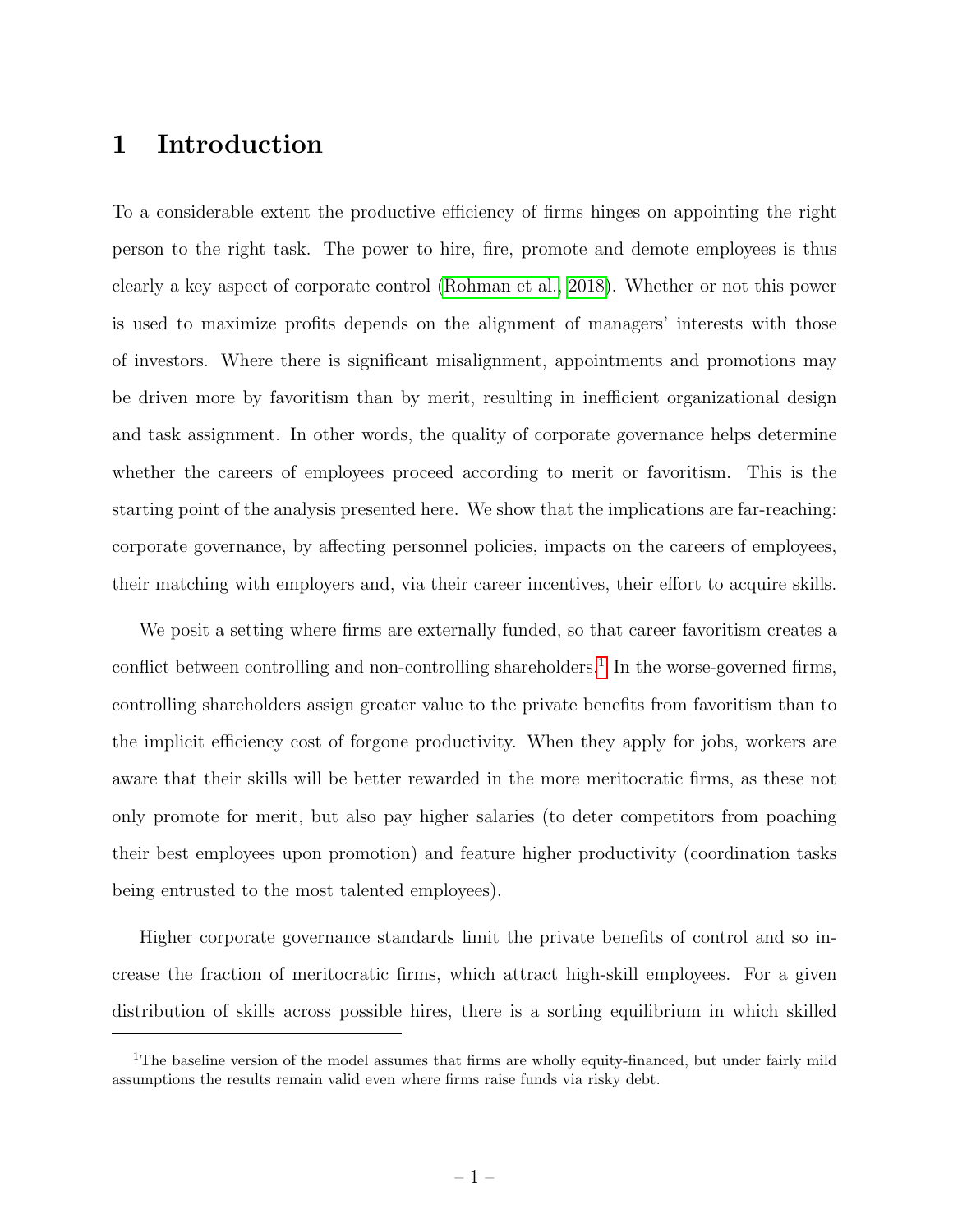workers apply to meritocratic firms, the unskilled to non-meritocratic ones. In this equilibrium, employment of higher-skill workers and aggregate productivity are increasing in the quality of corporate governance and decreasing in competition for workers: better governance increases firms' incentives to promote by merit, while less competition lowers the cost of retaining the employees promoted.

Corporate governance standards and competition between firms in the labor market also modify the skill composition of the workforce, by affecting skill acquisition choices. As these are based on expected earnings and promotions, better corporate governance stimulates the acquisition of the skills prized by meritocratic firms, and thereby raises the equilibrium fraction of skilled workers. Labor market competition, instead, has an ambiguous effect: on the one hand, the implied increase in earnings upon promotion encourages employees' skill acquisition and thus increases the supply of skilled labor; on the other hand, the higher cost of retaining workers after promotion reduces the fraction of firms that can afford to promote high-skill workers. In short, while better corporate governance unambiguously increases the equilibrium fraction of skilled workers, greater labor market competition may reduce it.

When workers choose whether to acquire skills, the model features multiple equilibria. There is an equilibrium in which both meritocratic and non-meritocratic firms are active and workers sort across them depending on skill level, and also two extreme equilibria – one in which all firms promote by merit and all workers acquire skills, and another in which none do. Equilibria with a larger fraction of meritocratic firms feature higher productivity, wages and profits. This points to a new efficiency rationale for improving the quality of corporate governance, which works its effects via labor market outcomes and skill acquisition choices.

Our paper contributes to various strands of research. First, it relates to the normative debate regarding the objective function of firms. The traditional view, dating back to Friedman (1962, 1970) and restated by Shleifer and Vishny (1997), is that firms should maximize shareholder value. However, more recently this view has been challenged, it being con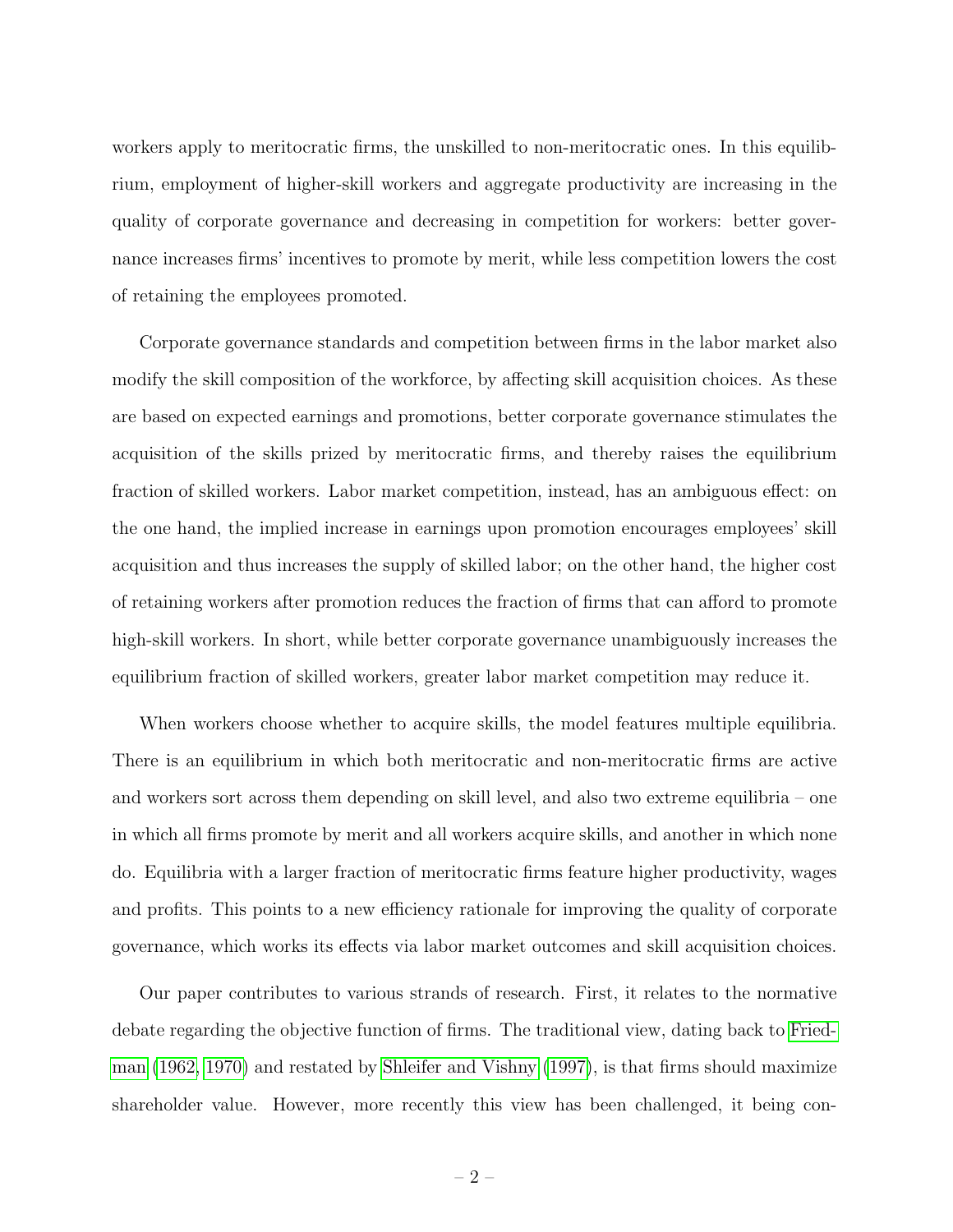tended that firms should also consider the welfare of non-financial stakeholders (employees, customers and local communities). In particular, Magill et al. (2015) show that shareholder value maximization is inefficient when competitive firms generate negative externalities, and that the resulting inefficiencies can be corrected by the appropriate assignment of control rights to other stakeholders. Tirole (2001), while endorsing this objective, points out that it may ultimately tighten firms' financing constraint and generate other inefficiencies due to deadlocks in decision-making and lack of a clear mission for management. Our paper instead considers an instance in which shareholder value maximization entails positive externalities for non-financial stakeholders as well. In our setting, value maximization does not clash with concern for other stakeholders' welfare, as it results in higher wages and productivity than favoritism: reducing agency problems in corporate governance orients employment policies in a way that benefits non-financial stakeholders too.

Our work also relates to papers on corporate governance externalities by Acharya and Volpin (2010), Levit and Malenko (2016) and Dicks (2012), which show that firms' choices on corporate governance may affect their competitors' behavior in the market for managerial talent: given that poor corporate governance enables managers to extract high rents, firms that opt for this induce other firms to do the same, so as to retain their own managers. Our model also features a spillover effect of corporate Download governance, but instead of operating across firms via the market for managers, it runs from firms to the demand for skilled and unskilled workers, and hence to the skill composition of the workforce, which eventually feeds back to productivity. The key difference is that unlike those papers, ours models general equilibrium interactions between corporate governance, labor market outcomes and firms' production decisions.

Finally, our analysis relates to research on workers' careers within organizations and on the efficiency costs of favoritism and discrimination at the workplace, already highlighted in the classic study by Becker (1957). Recently, Huang et al. (2021) have documented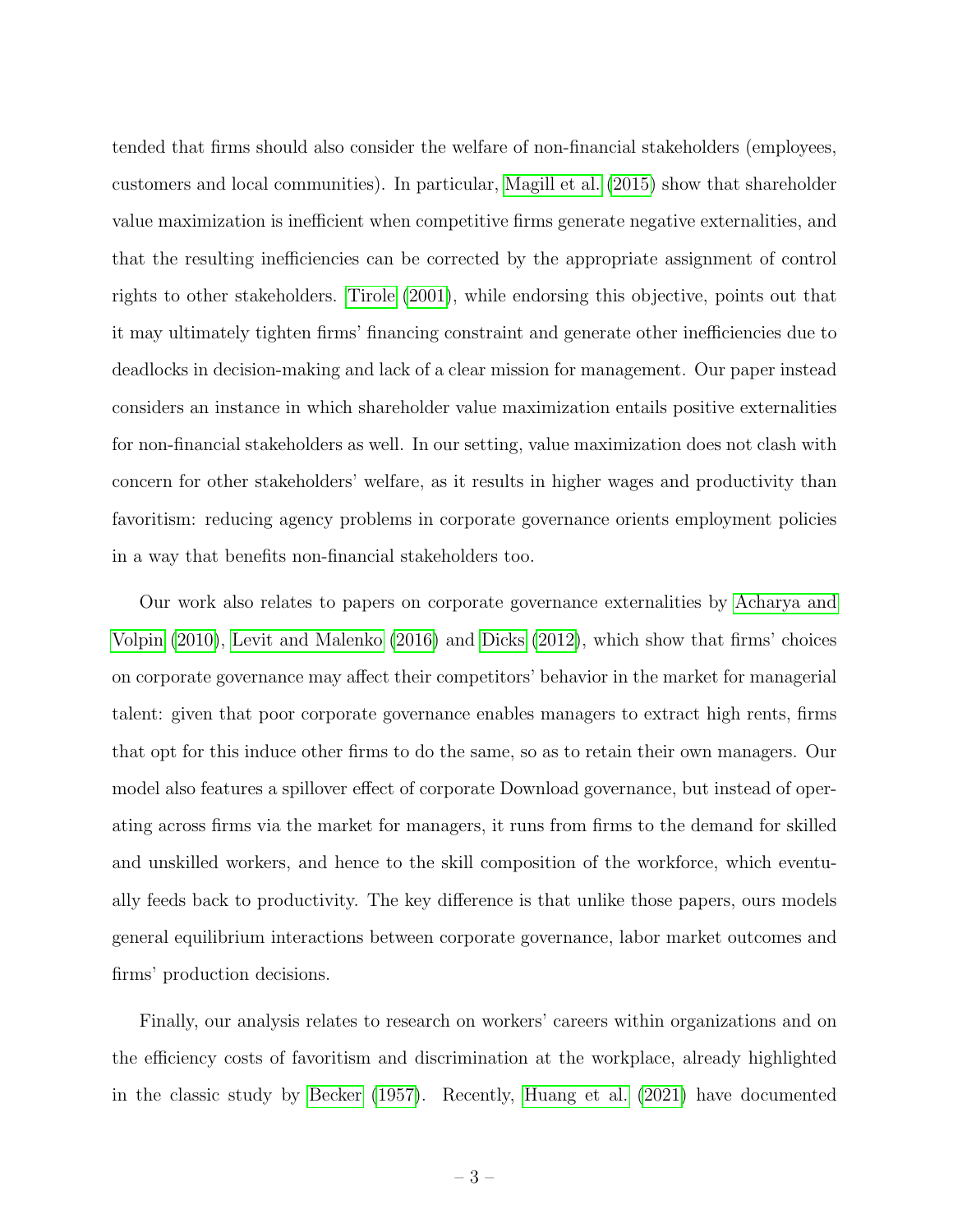the pervasiveness of gender-based discrimination in promotions and its cost in terms of forgone profit for financial institutions in the U.S. mortgage loan market. Prendergast and Topel (1996) and Friebel and Raith (2004) analyze the impact of supervisors' discretion on promotions and on favoritism in organizations when supervisors promote less instead of more productive workers.2 Empirically, there is solid evidence that good management practices, including those on promotions, foster productivity (Bloom and Van Reenen, 2007, 2010; Lemos and Scur, 2019). We show that deviations from such practices are not necessarily limited to family-owned firms, where dynastic succession is often associated with nepotism (Burkart et al., 2003; Burkart and Panunzi, 2006; Bennedsen et al., 2007). Instead, our model shows that even firms with widely-held ownership may deviate from merit-based promotion, as a smaller controlling stake creates greater incentives for favoritism. In these firms, corporate governance arrangements that limit the amount of private benefit extraction can also induce management to promote employees based on merit.

The paper is organized as follows. Section 2 lays out the model's structure. Section 3 analyzes the wage-setting process. Section 4 analyzes firms' financing and equilibrium promotion rules. Section 5 analyzes workers' choice to apply for jobs in meritocratic or in non-meritocratic firms. Section 6 describes workers' endogenous skill acquisition before entering the job market. Section 7 shows the conditions under which the results of the model map into a framework where firms are financed through debt. Section 8 concludes.

<sup>&</sup>lt;sup>2</sup>Our paper also relates to the literature on the interplay between competition for talent and its allocation within firms dating back to Waldman (1984) and more recently DeVaro and Waldman (2012), Dato et al. (2021), Bar-Isaac and Levy (2022). In those works asymmetric information about workers' talent induces firms to misallocate high-skill workers (for instance, not promoting them as much as they should) so as to avoid poaching by their competitors. This literature, however, unlike the present paper, assigns no role to corporate governance in determining promotion rules and takes workers' characteristics to be exogenous.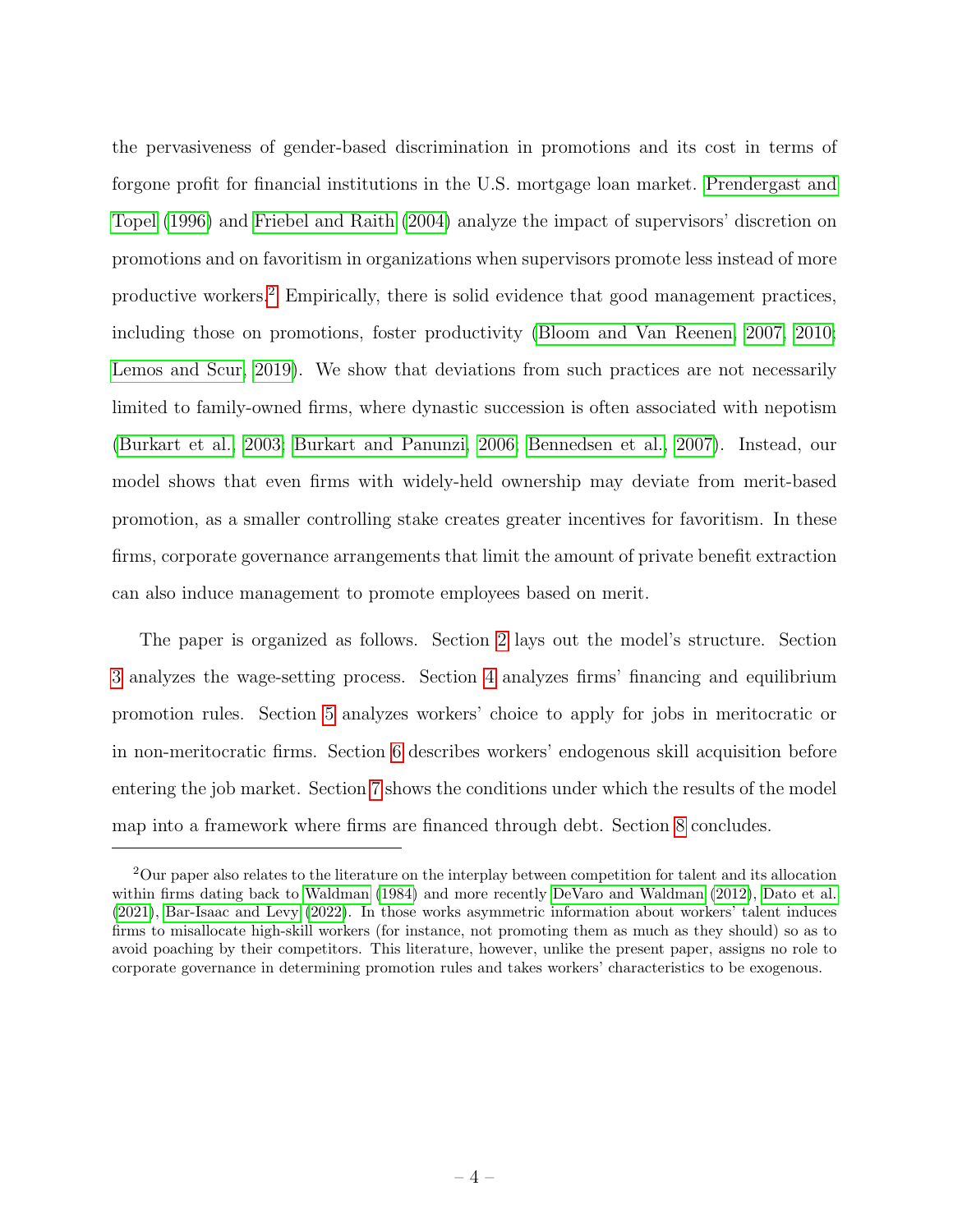## 2 The Model

We study a model of employees' careers in which favoritism in promotions can arise endogenously, depending on companies' ownership and corporate governance. The economy comprises a mass 1 of firms, each with I production units. To be productive, each unit requires N workers and a capital stock whose cost is standardized to 1. Hence the firm's total workforce is  $NI$  and its total investment cost is I. The controlling shareholder, termed for brevity the "entrepreneur", funds investment  $I$  out of his wealth  $A$  and, if necessary, raises outside funding  $I - A$  by issuing equity to a set of competing investors, entitling them to a fraction  $1 - \alpha$  of the firm's profits. All players are assumed to be risk-neutral and there is no discounting.

Firms can hire two types of worker: low-skill employees produce low revenue x irrespective of the task performed, while high-skill ones generate  $x > 0$  if assigned to a production task, and a greater revenue  $(1 + \Delta)x$  if trained to acquire managerial skills and promoted to a coordinating task in their unit. At the hiring stage, workers know their type, while firms learn it only after hiring. The number of low- and high-skill workers per unit in the representative firm is respectively denoted by  $N_L$  and  $N_H$ .

The entrepreneur in each firm decides which workers to assign to production tasks and which to promote to coordinating tasks. Upon promotion, high-skill workers can produce the additional revenue  $\Delta x$  stemming from their managerial ability only if the entrepreneur does not require them to produce a private benefit  $B$  accruing to him, as this would keep them from managing subordinates properly. Generating private benefits requires them to allocate their time and effort to honing their social skills (to please the entrepreneur) rather than their productive skills. It may also mean agreeing with inefficient actions proposed by the entrepreneur, as in Friebel and Raith (2004), or fraudulent practices, such as tax evasion. Hence, the opportunity cost of the private benefit B is the output  $\Delta x$  forgone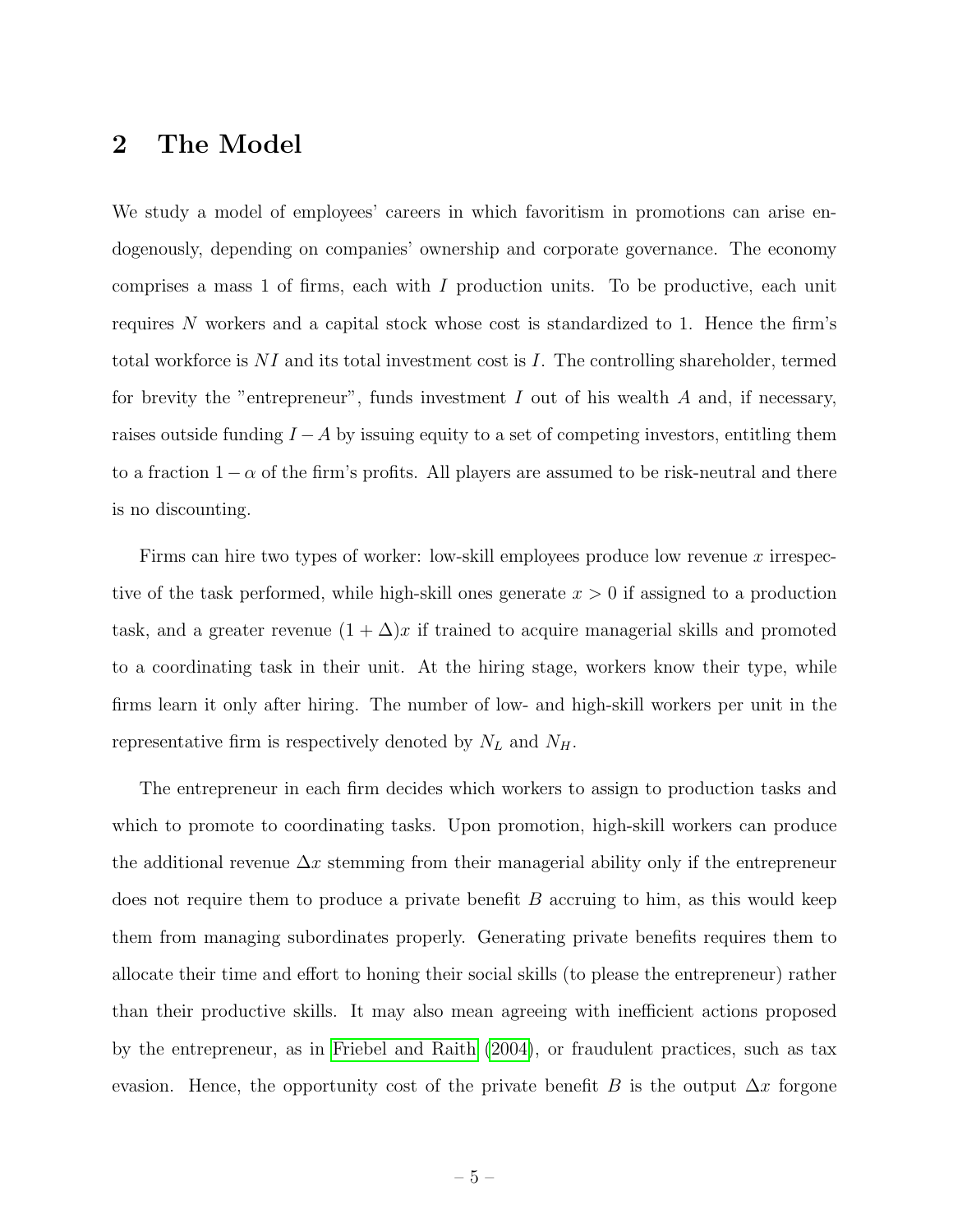by the diversion of these employees' skills. On the other hand, promoting low-skill workers does not entail this trade-off: if asked to manage their units, these employees cannot increase productivity in any case, while they are perfectly capable of producing the private benefit B. The latter may also capture some inclination to discriminate among workers in promotions, based on gender or race: for instance, if a non-meritocratic entrepreneur only appreciates the social skills of whites and/or males, he will promote them even if they are low-skill, but not non-whites and/or females (who, from his standpoint, are unable to produce the private benefit).

Entrepreneurs' interest in the private benefit generated by promoted workers varies: with no loss of generality, it is assumed to be uniformly distributed across them, i.e.,  $B \sim U[0, B]$ . The probability that the entrepreneur will succeed in extracting such benefits is inversely correlated with the quality of corporate governance, denoted by  $g \in [0,1]$ : the expected level of private benefits is  $(1-g)B$ . This captures the idea that good corporate governance means promotion on the basis of structured managerial practices that restrict personal discretion in personnel policies.

The total labor force of the economy,  $M$ , exceeds aggregate labor demand  $(M > NI)$ , so that firms can hire all the workers needed to operate their production units. The labor force comprises  $M_H$  high-skill and  $M_L$  low-skill workers, so that  $M = M_H + M_L$ .

The time line consists of four stages, as shown in Figure 1. At  $t = 1$ , workers apply for jobs and each firm hires NI workers. At  $t = 2$  firms raise external funds  $I - A$  by pledging a share of their profits to investors. Upon learning workers' types, at  $t = 3$  each firm decides which employees to promote, and what salary to offer so as to retain them in the face of potential poaching by other employers. Finally, at  $t = 4$ , we have production and the payout of profits and wages. In Section 6, we allow for an initial stage at  $t = 0$  when workers choose whether to invest a costly effort in education, which determines the skill composition of the labor force. This effort is assumed unobservable, even though firms can observe educational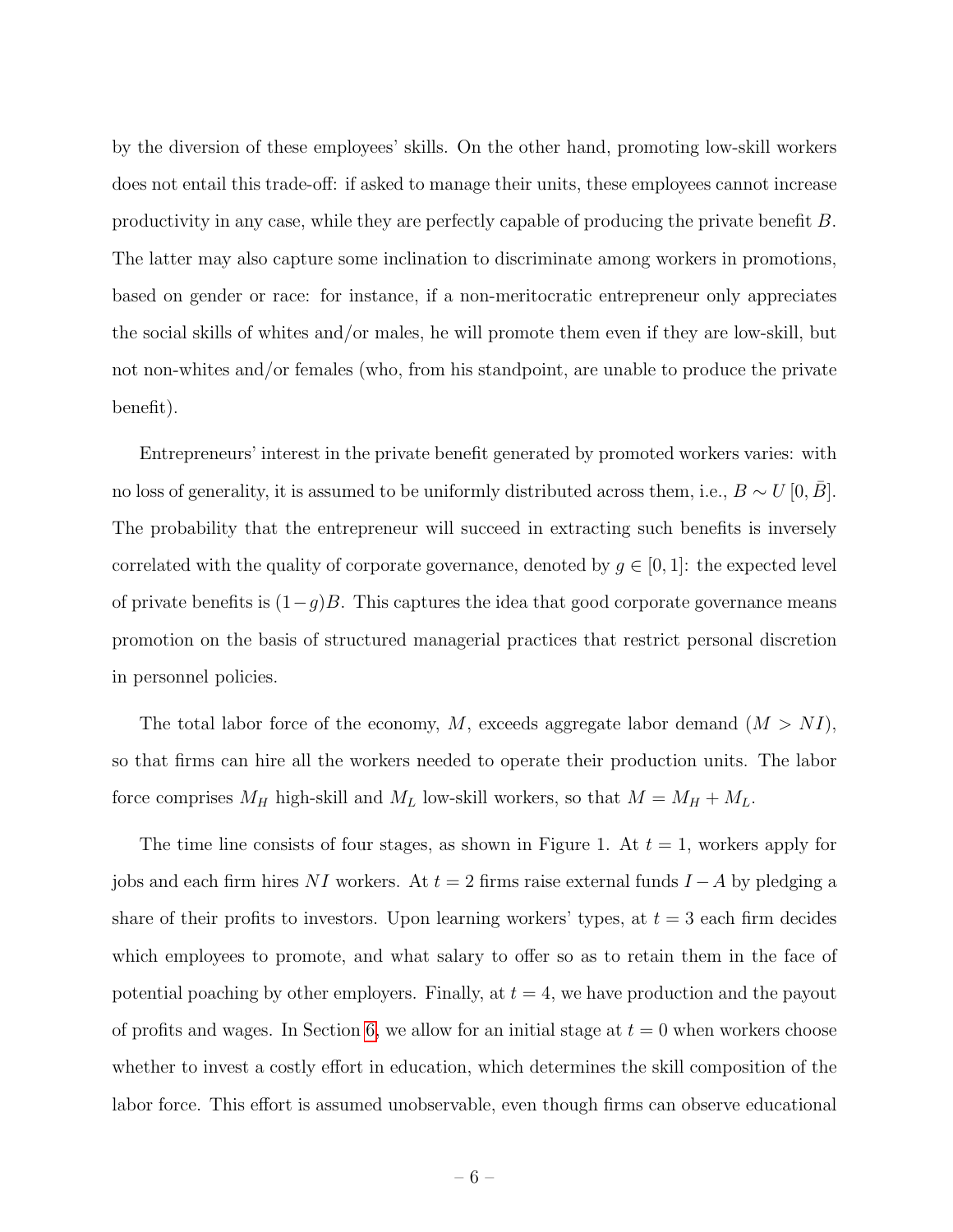attainment. The model is solved by backward induction to determine the subgame perfect equilibrium.



Figure 1: Time line of the model

#### 3 Wage Setting and Promotions

After hiring and before starting production, at  $t = 3$  employers set wages and make promotion decisions under the shadow of labor market competition: after promotion, all workers receive offers from other firms with probability  $p \in (0, 1)$ . When bidding, competing firms observe the quality of employees and whether they have been promoted by their current employer. Recalling that high-skill employees' managerial talent develops upon promotion, high-skill workers who have not been promoted, being untrained as unit managers, cannot expect to get a better outside offer than low-skill workers. As a consequence, poachers only bid for workers who have already been promoted by their initial employer.

The incumbent employer matches poaching offers so as to retain workers, and is assumed to retain them in case of equal offers. Hence, equilibrium wages are

$$
w = \begin{cases} p(1+\Delta)x & \text{for high-shell promoted workers,} \\ px & \text{otherwise.} \end{cases}
$$
 (1)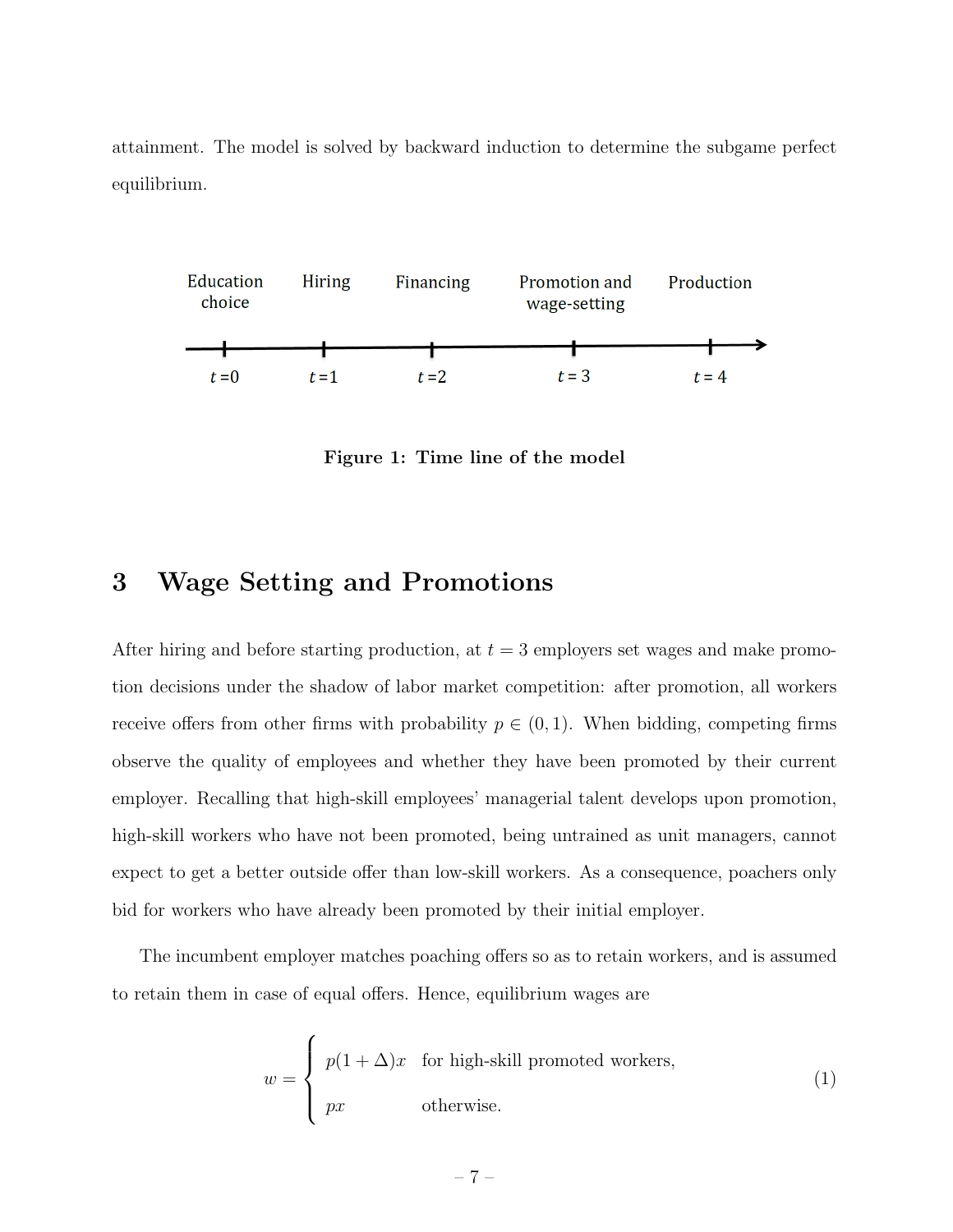Given these wages, only low-skill workers will be asked to generate the private benefit B after promotion. To see why, notice that promoting a high-skill worker while requiring the generation of private benefits costs  $p\Delta x$  more in wages than promoting a low-skill worker to do so: entrepreneurs who want the private benefits of control will find it efficient to promote low-skill workers to this end, while those who do not want such benefits will promote highskill workers and get the productivity gain  $\Delta x$ . The former, that is, will indulge in favoritism, while the latter will adopt meritocratic promotion policies.

Each entrepreneur chooses between these two alternative policies, weighing the expected private benefit of control  $(1 - g)B$  from favoritism against the pro-rata monetary gain from the additional productivity brought about by meritocracy. An entrepreneur with a fraction  $\alpha$  of the firm's share capital is entitled to a commensurate share of the additional profit, which is the difference between the incremental revenue  $\Delta x$  and the incremental wage cost from promoting a high-skill worker,  $p\Delta x$ . Hence, the entrepreneur's pro-rata monetary gain is  $\alpha(1-p)\Delta x$ , and he will base promotions on merit if his fractional stake exceeds a threshold value:

$$
\alpha \ge \frac{(1-g)B}{(1-p)\Delta x} \equiv \widehat{\alpha},\tag{2}
$$

and indulge in favoritism otherwise. Hence the entrepreneur's incentive for meritocracy is increasing in his stake in the firm, as this determines the extent to which his personal objective is aligned with the maximization of share value. The threshold  $\hat{\alpha}$  is increasing in the ratio between the expected private benefit  $(1-g)B$  and its opportunity cost  $\Delta x$ , as well as in the probability  $p$  that employees will receive offers from competing firms. Intuitively, greater  $B/\Delta x$  strengthens the entrepreneur's incentive for favoritism, while greater p intensifies the competition for talent, and thus the cost of retaining high-skill workers.

It seems natural to assume that an entrepreneur who is sole owner  $(\alpha = 1)$  will not extract private benefits of control and may want to do so only when his stake is sufficiently low,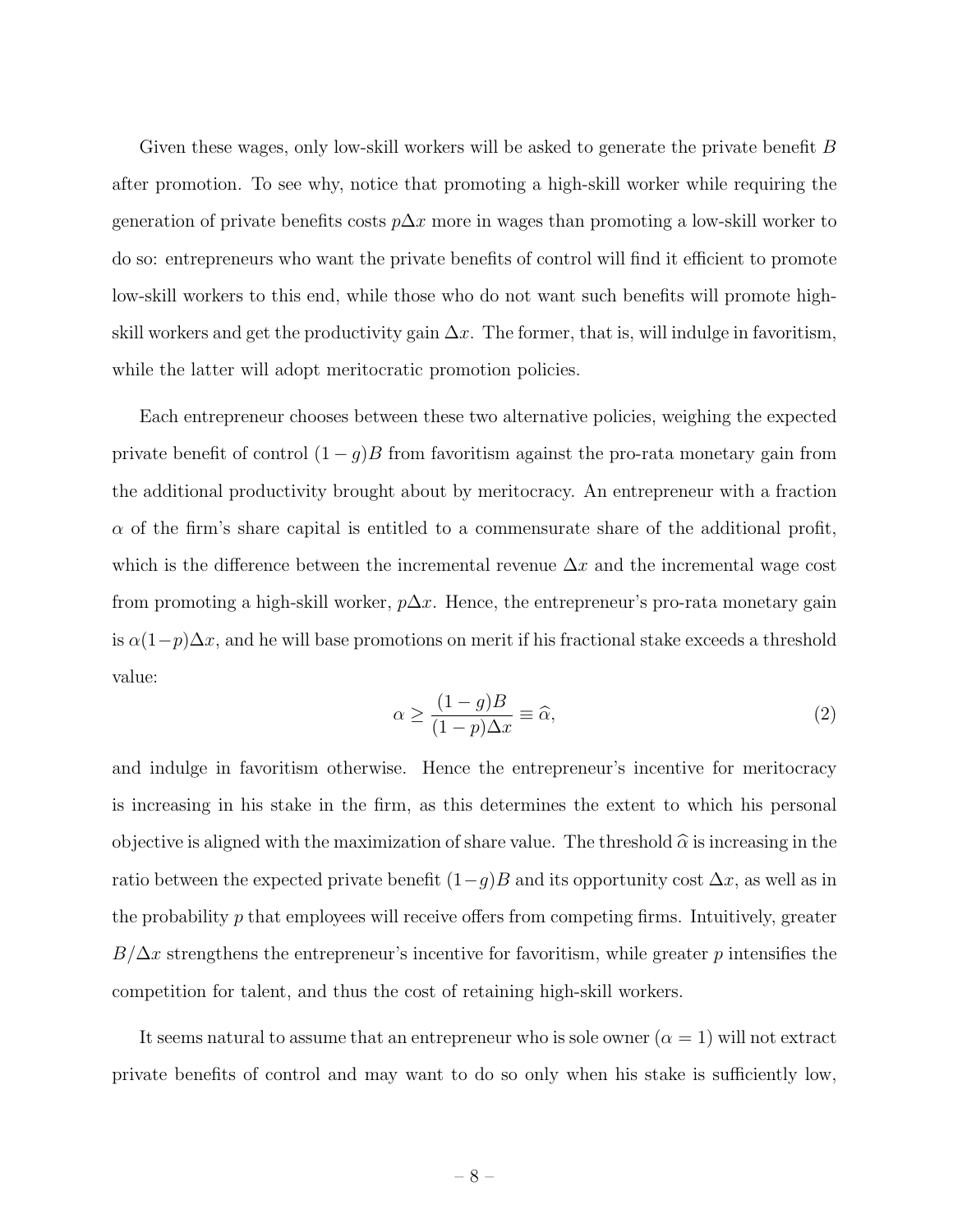so that the cost of private benefit extraction is borne to some extent by outside financiers. Accordingly, in what follows we assume that when he is the sole owner, even the entrepreneur with maximal private benefit  $\bar{B}$  under the worst possible corporate governance  $(g = 0)$  will promote employees according to merit:

$$
\widehat{\alpha}(\bar{B}) = \frac{\bar{B}}{(1-p)\Delta x} \le 1.
$$
\n(3)

Under this assumption, if the entrepreneur could credibly commit not to extract private benefits, he would; and by the same token, good corporate governance  $(g = 1)$  is socially efficient. That is, this assumption is important to the normative results of the paper, although it is not necessary for the positive results.

#### 4 External Funding

If the entrepreneur's wealth is insufficient to wholly fund the firm's investment  $(A < I)$ , at  $t = 2$  the firm must raise additional funds  $I - A$  by pledging a share  $1 - \alpha$  of its profit  $\Pi \equiv \pi I$  to outside financiers, where  $\pi$  is the profit rate.<sup>3</sup> explores the robustness of our results to different capital structures. The rate of return that outside investors require on their funding  $I - A$  is zero, given the assumptions of no discounting, risk neutrality and perfect competition. Hence, the stake they require in order to fund the firm is given by their participation constraint:

$$
(1 - \alpha)\pi I = I - A,\t\t(4)
$$

which implicitly defines the fractional stake  $\alpha \in [0, 1]$  in the firm's total cash flow that the entrepreneur retains after raising the external funds. The entrepreneur is assumed to retain

<sup>&</sup>lt;sup>3</sup>In the baseline version of the model, the firm is assumed to obtain external funding in the form of equity; Section 7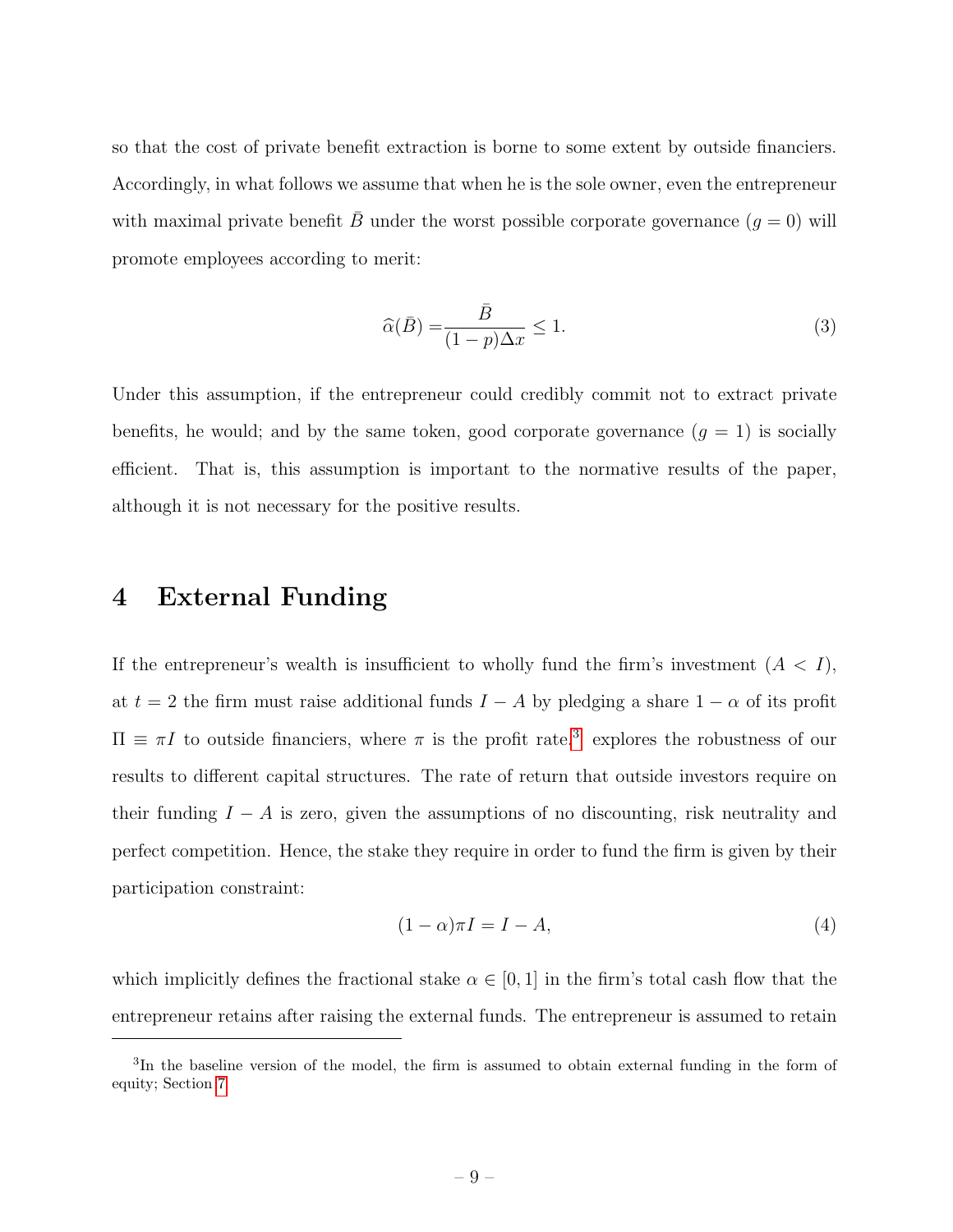control over promotions in all cases; that is, irrespective of his ownership stake he is assumed to stay on as CEO.

The firm's profit rate depends on its promotion rule:

$$
\pi = \begin{cases}\n\pi_H = (N + \Delta)(1 - p)x & \text{with meritocratic promotions,} \\
\pi_L = N(1 - p)x & \text{otherwise.} \n\end{cases}
$$
\n(5)

We assume that  $\pi_L \geq 1$ , i.e. even firms that promote low-skill workers are viable, as their profits cover their cost of capital.

The entrepreneur decides on promotions by comparing his payoff per dollar invested  $\alpha\pi_H$ under merit-based promotions with that under favoritism,  $\alpha \pi_L + (1 - g)B$ , considering that in both cases his stake in the firm is determined by the investors' participation constraint (4). This defines the optimal promotion policy:

Proposition 1 (Optimal Promotion Rule). The entrepreneur promotes high-skill workers if  $B \leq B^*$  and low-skill workers if  $B > B^*$ , where

$$
B^* \equiv \frac{\Delta(1-p)x[(\pi_H - 1)I + A]}{(1-g)\pi_H I} = \frac{1}{1-g} \left[ \Delta(1-p)x + \frac{\Delta}{N+\Delta} \left( \frac{A}{I} - 1 \right) \right] > 0. \tag{6}
$$

In Figure 2, the fraction of meritocratic firms  $q \equiv B^*/\bar{B}$  corresponds to the area to the left of the cutoff  $B^*$  in the cross-sectional distribution of private benefits, so that:

Corollary 1 (Determinants of Meritocratic Promotions). The fraction of meritocratic firms  $(q)$  is increasing in the quality of corporate governance  $(q)$ , in the incremental productivity of promoted high-skill workers  $(\Delta x)$  and in the internal equity share  $(A/I)$ , and is decreasing in labor market competition for workers (p) and in the maximum potential private benefit  $(\bar{B})$ .

Intuitively, better corporate governance limits the potential private benefits from fa-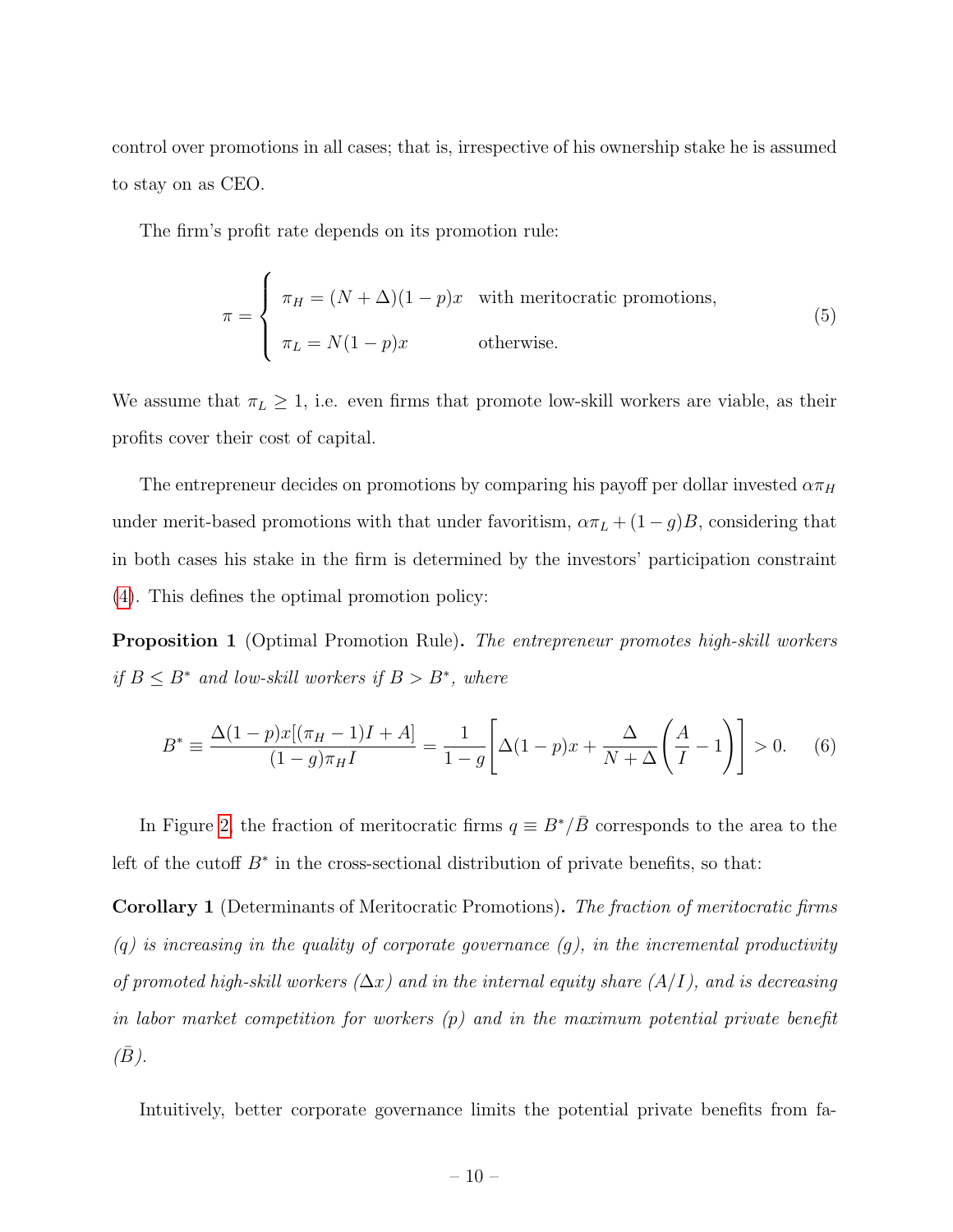

Cross-sectional distribution of private benefits of control  $(B)$ 

Figure 2: Private Benefits and Promotion Rules

voritism, while more intense labor market competition increases the wages that must be paid in order to retain high-skill workers after promoting them, reducing the incentive to promote them accordingly. Hence, the model predicts that countries that score better on managerial practices on promotions (such as those by Bloom and Van Reenen (2007)) should also feature higher corporate governance standards and lower private benefits of control (as measured for instance by Dyck and Zingales (2004) and Desai et al. (2007)), as well as greater bargaining power of firms in the labor market (see Langella and Manning (2021)). The corollary also predicts that in a cross-section of firms favoritism and/or discrimination in employee promotions should be more common when the owner has a smaller inside equity stake and the firm is less closely monitored by outside investors, thus featuring lesser alignment of the entrepreneur's incentives with the maximization of shareholders' value.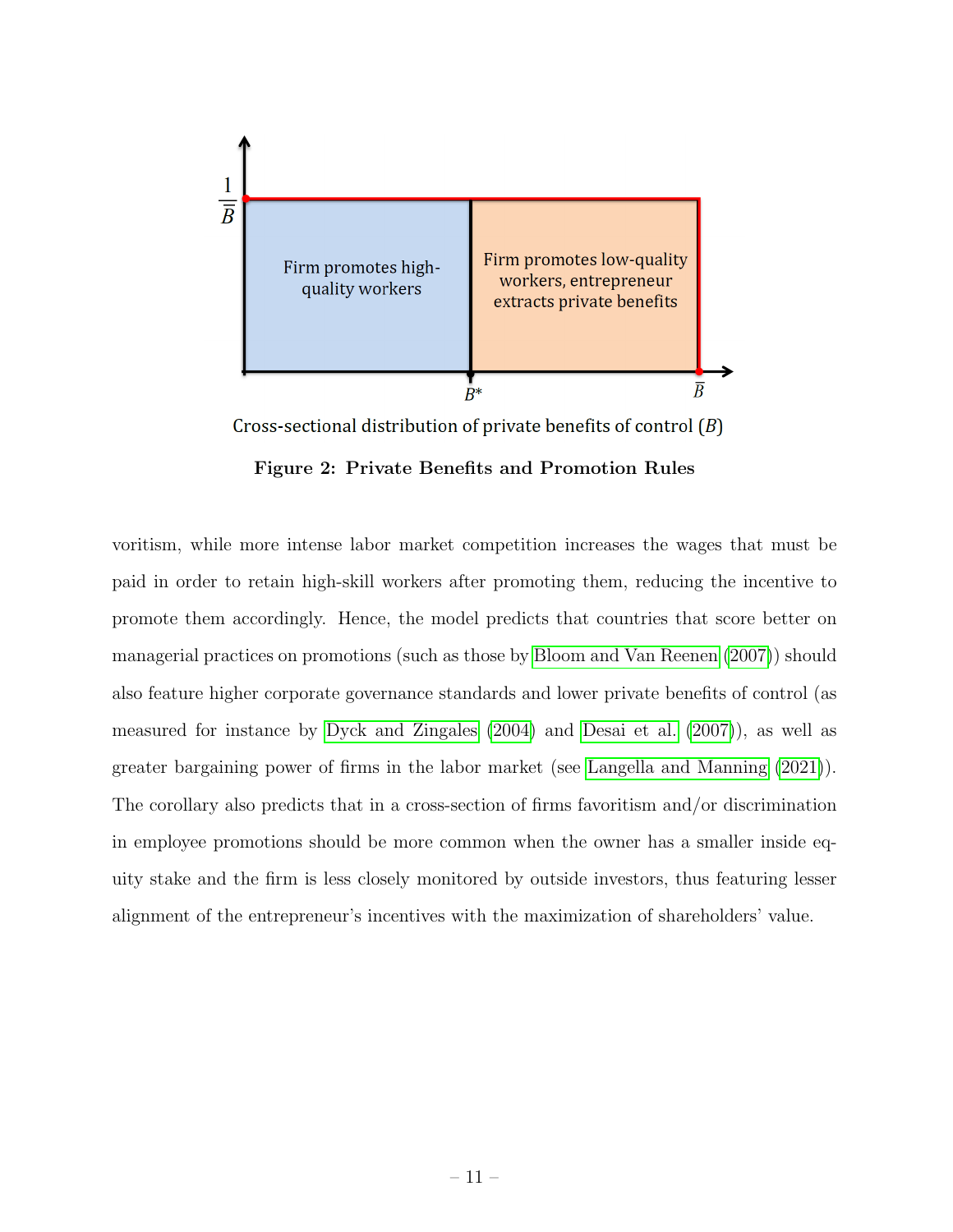## 5 Labor Market Allocation

At  $t = 1$ , workers allocate themselves across firms: they choose which jobs to apply for, and firms hire randomly from the pool of applicants. When they apply, workers are aware of their own quality and of firms' future promotion policies and wages, distinguishing firms with merit-based promotion policies from those that indulge in favoritism. Since within each group all firms offer the same wages and promotion policies, workers simply choose whether to apply to one group or the other.

We denote by  $m_i = M_i/M$  the fraction of workers of type i seeking jobs, and by  $a_M =$  $A_M/M$  the fraction of applicants for jobs in meritocratic firms,  $A_M$  being their absolute number. Workers choose whether to apply to a given firm on the basis of their belief about the number of applicants competing for jobs there: the larger the expected fraction  $\widehat a_M$  of applicants to meritocratic firms, the lower the chance of being hired by these firms, hence the higher their probability of unemployment, which is assumed to imply a zero wage. 4

High-skill workers will apply for jobs in meritocratic firms if they expect to earn more there than in non-meritocratic ones, i.e.:

$$
\underbrace{\frac{q}{\hat{a}_M}}_{\text{Pr(hire}|M)} \left[ \underbrace{\frac{1}{N_H} (1 + \Delta) px}_{\mathbb{E}(w|\text{promotion})} + \underbrace{\left(1 - \frac{1}{N_H}\right) px}_{\mathbb{E}(w|\text{no prom.})} \right] > \frac{1 - q}{1 - \hat{a}_M} px,\tag{7}
$$

The left-hand side of inequality (7) is a high-skill worker's expected payoff from applying to meritocratic firms, i.e. the probability of being chosen from the relevant applicant pool multiplied by the expected wage paid by these firms, which in turn comprises the wage given promotion and that given no promotion, weighted by their respective probabilities. Symmetrically, the right-hand side of inequality (7) is a high-skill worker's expected payoff from applying to a non-meritocratic firm, where the wage upon being hired is simply  $px$ ,

<sup>4</sup>Allowing for a loss from unemployment would not change the results qualitatively.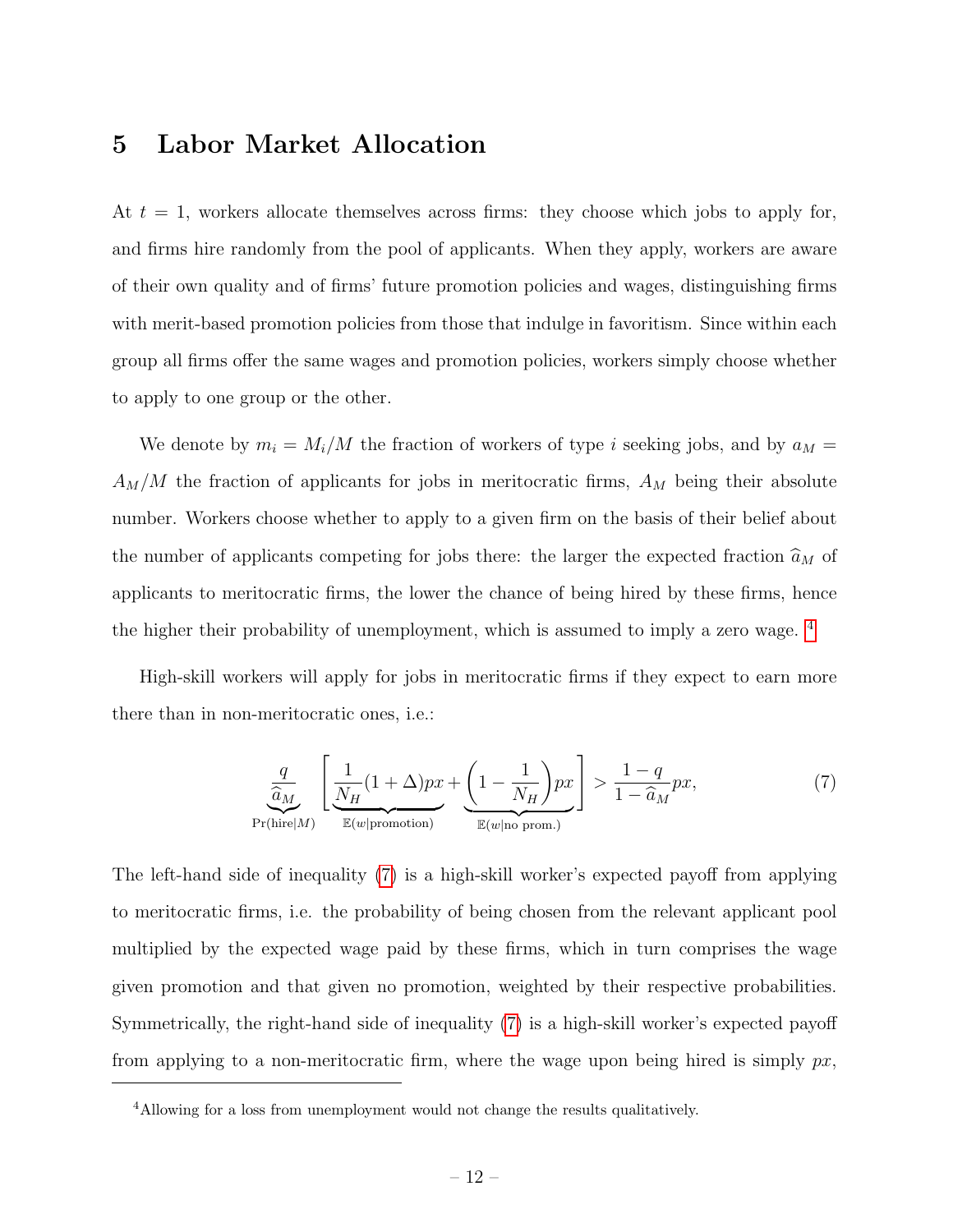as in this case a high-skill worker cannot expect to be promoted. Clearly, the left-hand side is increasing in the fraction  $q$  of meritocratic firms and decreasing in the fraction  $a_M$  of workers applying to these firms, while the opposite holds for the right-hand side: high-skill workers' incentive to apply to meritocratic firms is increasing in the fraction of such firms and decreasing in the fraction of workers competing for jobs there.

The problem faced by low-skill workers is simpler, since they earn the same wage  $px$ whether promoted or not. They will apply for jobs in non-meritocratic firms rather than meritocratic ones if

$$
\frac{1-q}{1-\hat{a}_M}px > \frac{q}{\hat{a}_M}px,\tag{8}
$$

where the left- and the right-hand side expressions are their expected wages if they apply for jobs in non-meritocratic and meritocratic firms, respectively. From condition (8), the incentive of low-skill workers that apply to non-meritocratic firms is increasing in the fraction  $1 - q$  of such firms and decreasing in the fraction of applicants competing for these jobs.

If both conditions (7) and (8) hold simultaneously, then only high-skill workers apply to meritocratic firms and only low-skill ones to non-meritocratic. The following proposition specifies the conditions under which this sorting equilibrium will obtain:

Proposition 2 (Labor Market Sorting). Only high-skill and low-skill workers apply to meritocratic and non-meritocratic firms respectively if  $\theta m_H < q < m_H$  where  $\theta \equiv \frac{N}{(1-m_H)\Delta+N} \leq 1$ , so that in equilibrium the fractions of applicants for jobs in the two types of firms are equal to the fractions of high- and low-skill workers in the labor force  $(a_M^* = m_H$  and  $1 - a_M^* = m_L)$ .

Proposition 2 indicates that for a sorting equilibrium to exist, the fraction  $q$  of meritocratic firms must lie in an intermediate range: intuitively, it must be large enough to induce high-skill workers to apply only to such firms (satisfying condition  $(7)$ ), but small enough to encourage low-skill workers to apply to non-meritocratic firms (fulfilling condition (8)). This is a subgame perfect equilibrium if all workers hold rational beliefs  $\hat{a}_M = m_H$ , i.e., if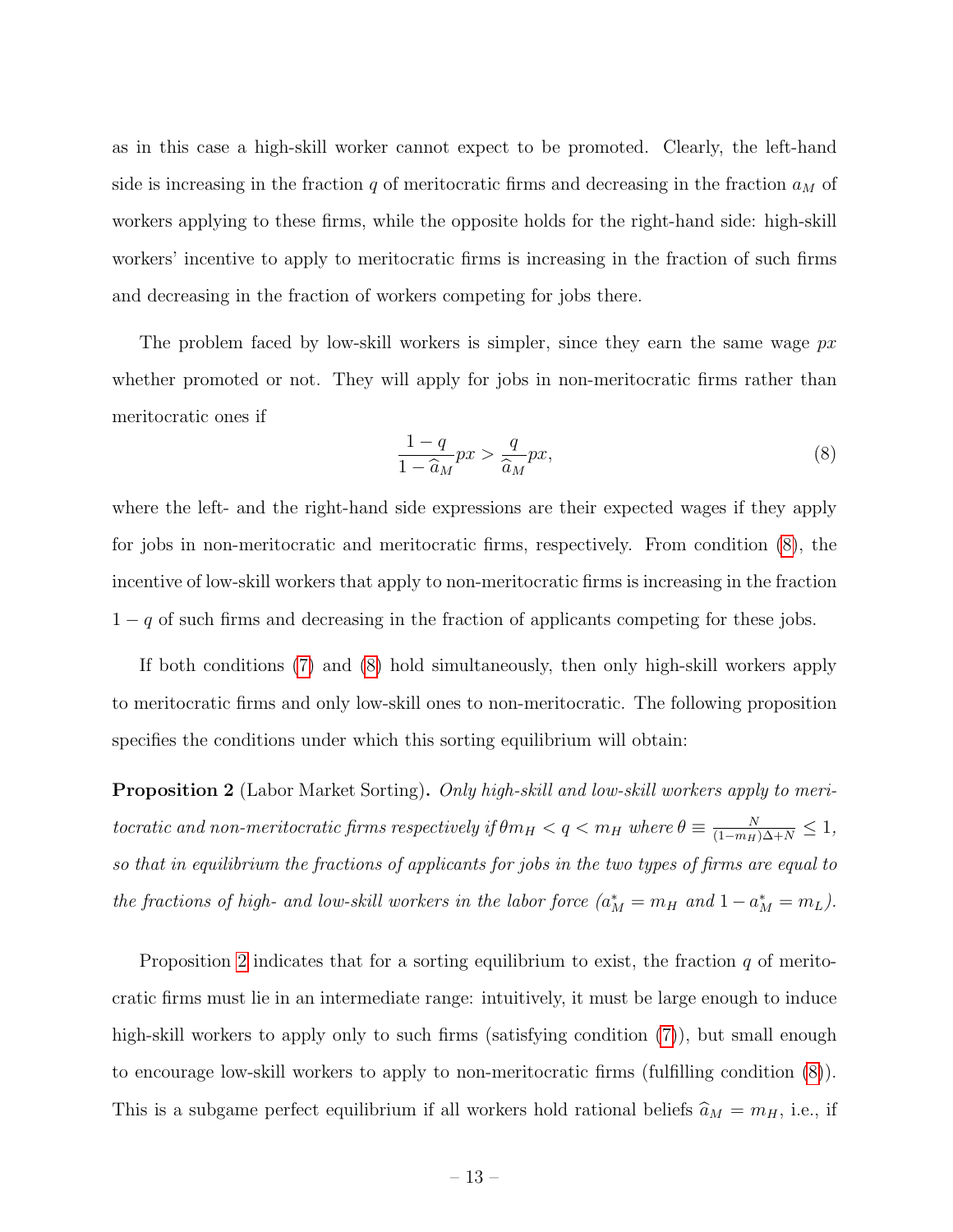high-skill workers can be expected to apply to meritocratic firms and low-skill workers to non-meritocratic firms.

In such a sorting equilibrium, meritocratic firms collectively hire  $qNI$  high-skill workers and non-meritocratic firms  $(1 - q)NI$  low-skill workers. Hence a larger fraction q of meritocratic firms translates into greater total employment of skilled workers and higher aggregate productivity. Recalling that by Corollary 1,  $q$  is increasing in the quality of corporate governance and decreasing in labor market competition at  $t = 2$ , the sorting equilibrium can be characterized as follows:

Corollary 2 (Characterizing the Sorting Equilibrium). In a sorting equilibrium, employment of high-skill workers and aggregate productivity are increasing in the quality of corporate governance  $(g)$  and decreasing in the degree of labor market competition  $(p)$ .

If the fraction q of meritocratic firms lies outside the interval  $(\theta m_H, m_H)$ , the sorting equilibrium cannot obtain. The question then arises whether any other subgame perfect equilibrium exists for such values of q. Consider first the case in which  $q \leq \theta m_H$ : here, the fraction of meritocratic firms is so small that high-skill workers have no special incentive to apply to them, condition (7) not being fulfilled, while low-skill workers do have the incentive to apply to non-meritocratic firms, as condition (8) is satisfied. In this situation, the only rational belief is that nobody will apply for jobs in meritocratic firms  $(\hat{a}_M = 0)$ , so they will be inactive. Hence, workers will rationally expect meritocratic firms to have zero mass: the equilibrium will feature  $\hat{q} = 0$ , where  $\hat{q}$  denotes the fraction of *active* meritocratic firms. Conversely, if  $q \geq m_H$ , the fraction of meritocratic firms is so large that not only highskill workers will apply for jobs in these firms (condition (7) being fulfilled), but low-skill workers as well (condition (8) being violated). In this scenario, all workers will seek work in meritocratic firms, so that  $\hat{a}_M = 1$ , and only these firms will be active: the equilibrium will feature  $\hat{q} = 1$ . Formally: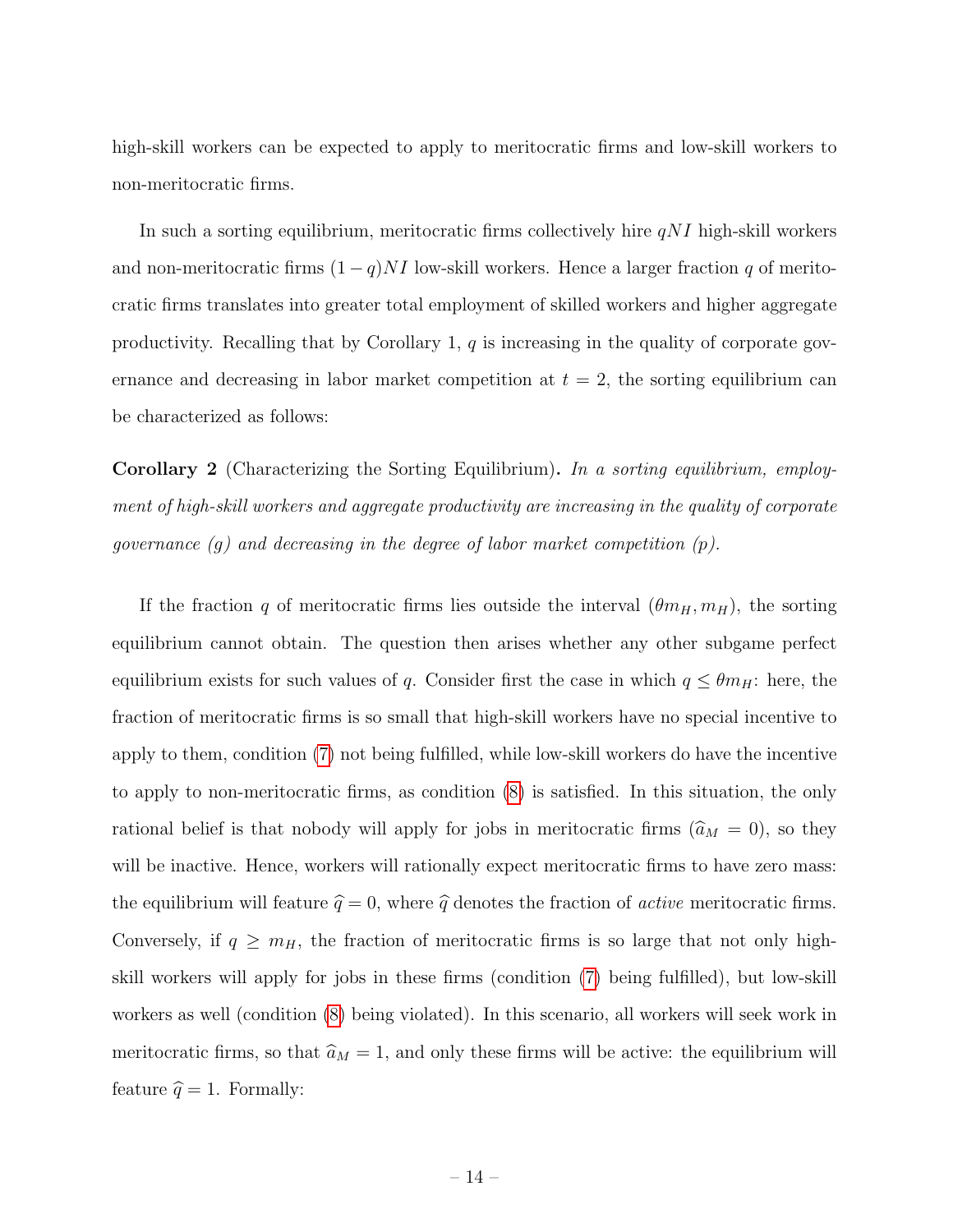**Proposition 3** (Corner Equilibria). If  $q \leq \theta m_H$ , the only subgame perfect equilibrium has  $\hat{q} = 0$ , i.e. only non-meritocratic firms are active. Conversely, if  $q \geq m_H$ , the only subgame perfect equilibrium has  $\hat{q} = 1$ , i.e. only meritocratic firms are active.

It is important to notice that the subgame perfect equilibrium of the model is unique: depending on parameter values, there is either the sorting equilibrium where meritocratic firms are a fraction  $\hat{q} = q \in (\theta m_H, m_H)$  of active firms, as described in Proposition 2, or one of the two extreme equilibria described in Proposition 3, where all active firms are either non-meritocratic  $(\hat{q} = 0)$  or meritocratic  $(\hat{q} = 1)$ .

This implies that a legal reform that improves corporate governance standards g, and so increases  $q$  (from Corollary 2), can have different effects depending on its magnitude: if initially the economy is in the sorting equilibrium, a small improvement in corporate governance increases  $q$  and thus the fraction of meritocratic firms; but a reform so drastic that it pushes q above the threshold  $m_H$  will alter the equilibrium, so that all active firms will start promoting by merit, i.e.  $\hat{q} = 1$ . If instead the economy starts from this latter situation, small reductions in corporate governance standards (not pushing q below  $m_H$ ) will leave the equilibrium unaffected. Symmetric considerations apply to reforms that, starting from the sorting equilibrium, worsen corporate governance: a severe enough deterioration in corporate governance can alter the equilibrium so that all active firms become nonmeritocratic, i.e.  $\hat{q} = 0$ ; however, once the economy is in that extreme situation, marginal improvements in the quality of corporate governance (not pushing q above  $\theta m_H$ ) will leave the equilibrium unaffected. In other words, when one of the two extreme equilibria obtains, modest reforms will be ineffective, since they will not trigger corresponding changes in labor market behavior. This suggests that complete disregard for merit may be a persistent feature, resistant to small-scale reforms, and that extreme meritocracy is an equally resilient outcome.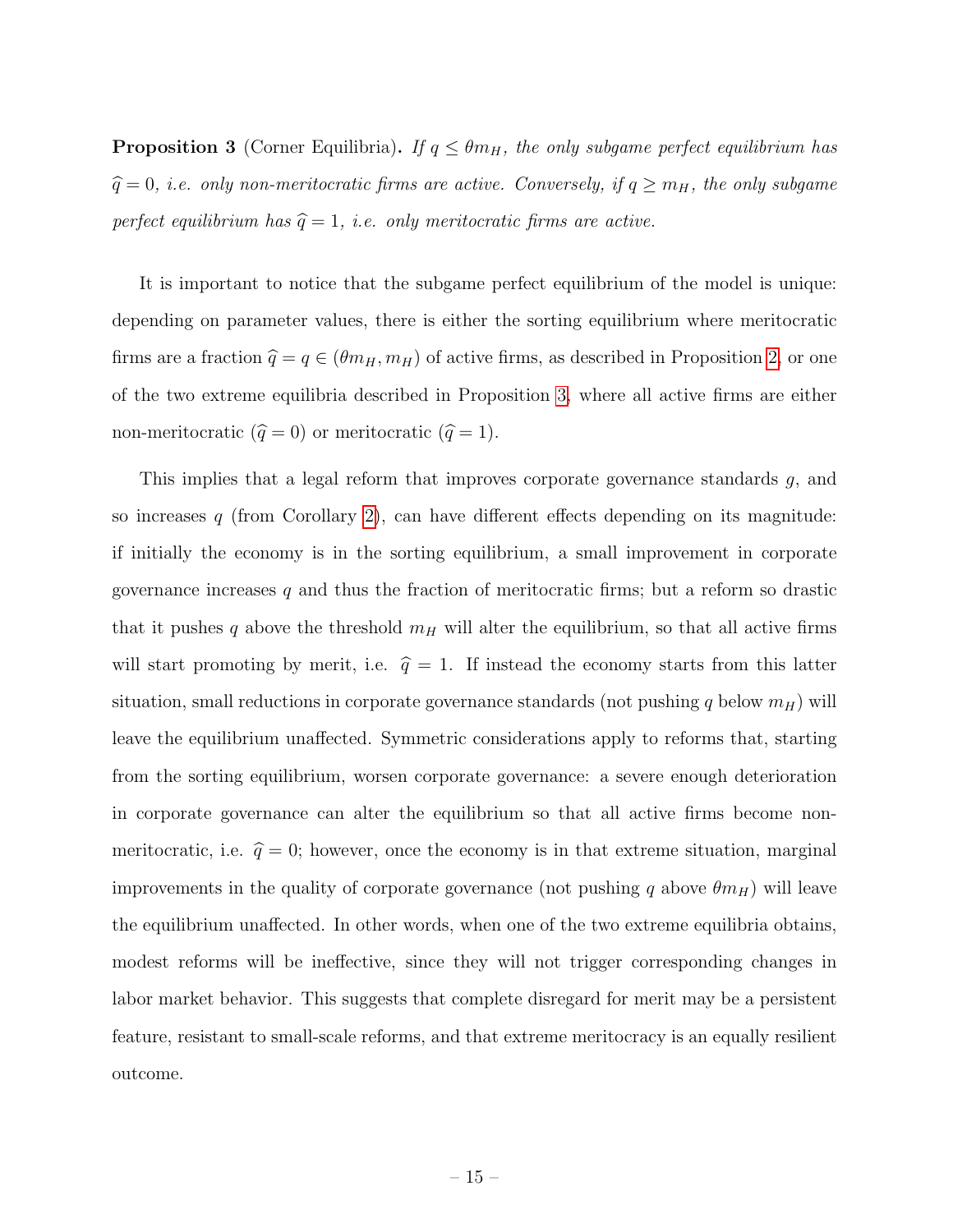#### 6 Endogenous Skill Acquisition

So far, the analysis has been predicated on an exogenous distribution of workers' abilities, treating the fraction  $m_i$  of workers of each quality  $i = \{H, L\}$  as a parameter. However, workers' skill distribution can be endogenized at the first stage of the time line by positing that before entering the labor market workers can acquire valuable skills by exerting an unobservable effort  $e = \{0, 1\}$  at a cost  $\psi \cdot e$ , for  $\psi > 0$ : only workers who do so become high-quality. Effort is efficient, its benefit exceeding its cost:  $qp\Delta x/N_H \geq \psi$ .

Workers' choice of effort determines the fraction of high-skill workers  $m_H$  and is forwardlooking, i.e. based on expected career prospects and therefore on workers' belief  $\widehat a_M$  about the fraction of applicants to meritocratic firms. However, this fraction in turn depends on the fraction of high-skill job applicants,  $m_H$ : indeed, as noted above, in a sorting equilibrium the two coincide, i.e.,  $a_M^* = m_H$ . Hence, in equilibrium workers must hold beliefs about  $a_M$ that induce them to exert the corresponding level of effort. In this section, we show that the model features multiple equilibria. Intuitively, this is because beliefs create a feedback loop between the availability of meritocratic careers and workers' initial skill acquisition effort: the larger the fraction of firms expected to promote according to merit, the greater the demand for skilled labor, hence the greater the incentive to acquire skills; in turn, the greater the fraction of skilled workers, the better the chance of attracting applicants suited to meritocratic firms, and hence the larger the fraction of such firms.

Specifically, the economy has three possible equilibria: (i) an intermediate equilibrium where the fraction of meritocratic firms' job applicants  $\hat{a}_M$  is such that  $q \in (\theta \hat{a}_M, \hat{a}_M)$  so that, once on the labor market, educated and non-educated workers respectively apply to meritocratic and non-meritocratic firms; (ii) an equilibrium where no worker acquires skills and applies for a job in meritocratic firms ( $\hat{a}_M = 0$ ), so that these firms are inactive; and (iii) an equilibrium where all workers acquire skills and apply to meritocratic firms  $(\hat{a}_M = 1)$ , so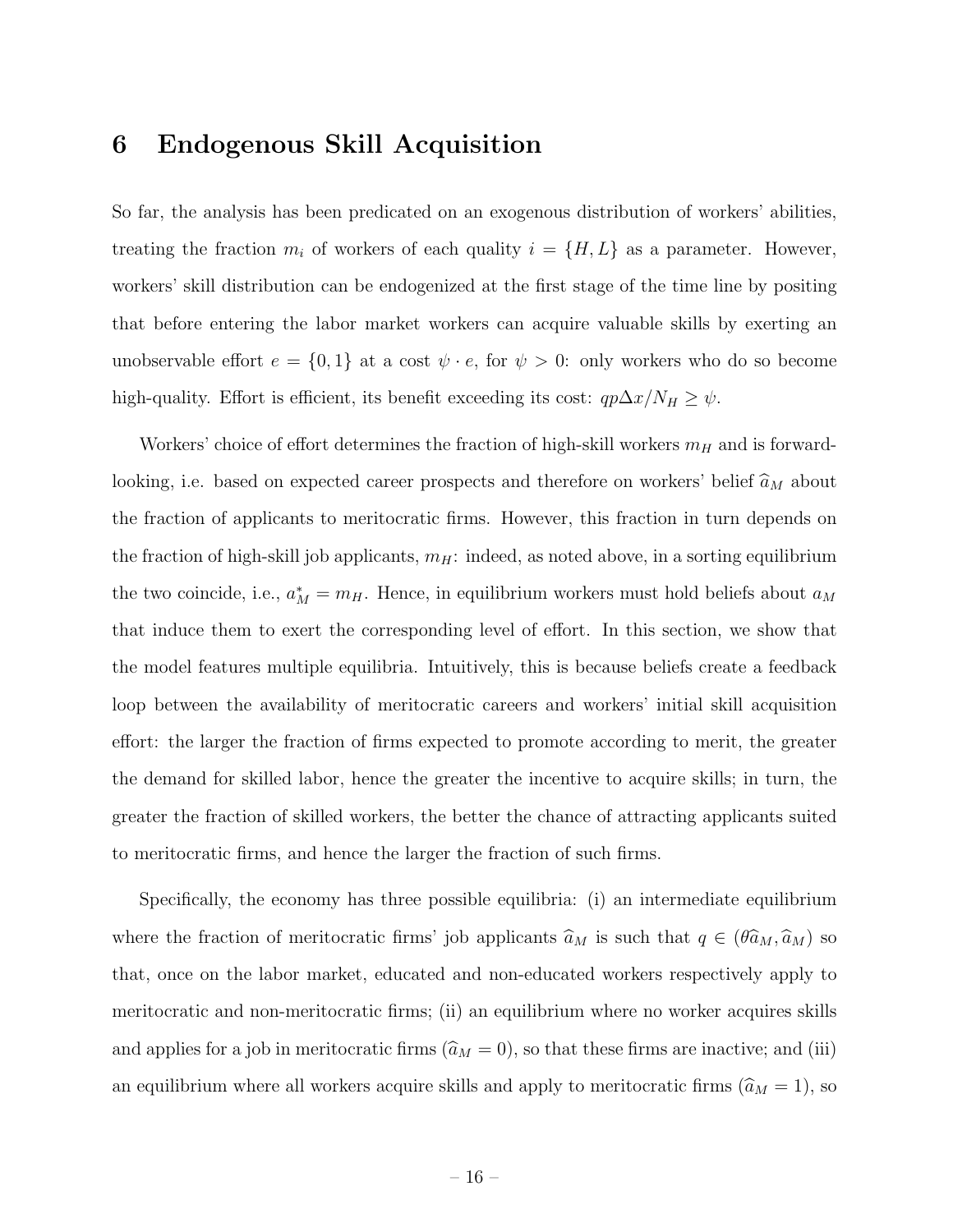that only these firms are active.

We start by characterizing workers' skill acquisition and the resulting fraction of high-skill workers  $m_H^*$  in the intermediate equilibrium, where workers with differing skill attainments sort themselves between meritocratic and non-meritocratic firms:

**Proposition 4** (Sorting Equilibrium with Endogenous Skill Acquisition). In the sorting equilibrium, the fraction  $m_H^*$  of skilled workers is uniquely defined by the indifference condition that balances the expected benefit of skill acquisition with its cost:

$$
\frac{NI}{M} \left[ \frac{q}{m_H^*} \frac{\Delta + N}{N} - \frac{1 - q}{1 - m_H^*} \right] px = \psi.
$$
\n(9)

The equilibrium fraction  $m_H^*$  is increasing in the quality of corporate governance, g. The effect of an increase in labor market competition p is ambiguous: increasing in p for  $p < p^*$ and decreasing for  $p \geq p^*$ , where  $p^* \in (0, 1/2)$ .

The effect of corporate governance on the fraction  $m_H^*$  of educated workers as in Proposition 4 is quite intuitive: better corporate governance increases the fraction of meritocratic firms and thereby improves the expected career profile of skilled workers, thus increasing workers' incentive to acquire skills.

By contrast, the effect of labor market competition on the equilibrium fraction  $m_H^*$  of educated workers is ambiguous, because two effects are at play. On the one hand, sharper labor market competition increases workers' bargaining power, and thus the expected wage upon promotion, which encourages skill acquisition effort, expanding the supply of skilled labor. On the other hand, more competition for talent drives up the cost of retaining highskill workers, which discourages firms from promoting workers efficiently and thus decreases the share of meritocratic firms  $q$  and so lowers the demand for skilled labor. The net effect depends on the balance between the positive effect on the supply of skilled labor and the negative effect on the demand for it. The first effect prevails if initially the labor market is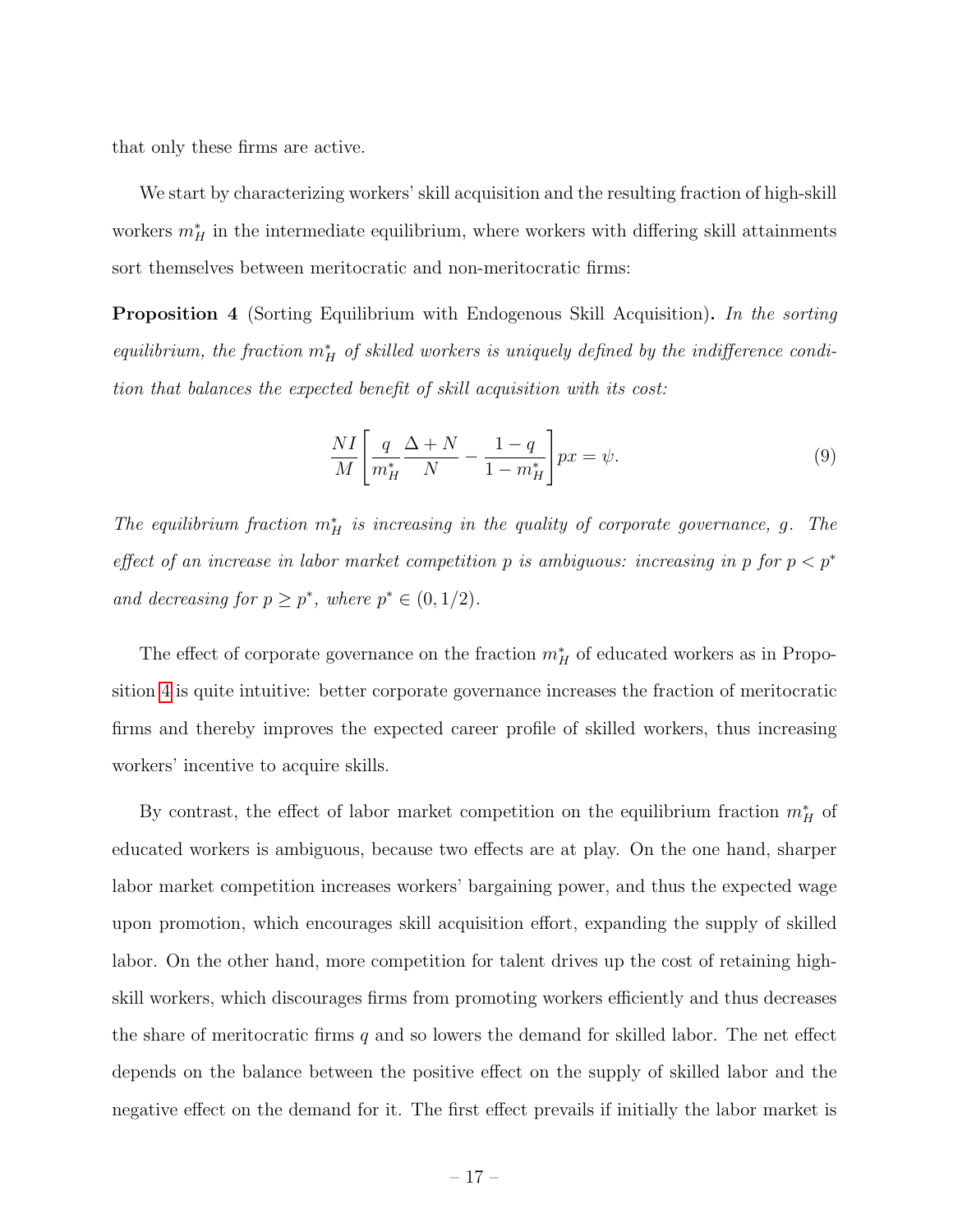not too competitive  $(p \leq p^*)$ , as this limits the impact of retention costs on the pursuit of meritocratic promotion policies. If instead the labor market is already highly competitive  $(p > p^*)$ , then the second effect dominates, so that a heightening of competition will reduce the fraction  $m_H^*$  of skilled workers.

Figure 3 illustrates the effects of the quality of corporate governance g and labor market competition p on the equilibrium share of skilled workers  $m_H^*$ , plotted respectively on the vertical and the horizontal axis; lighter shading indicates a higher share. Each curve in the figure is an indifference locus corresponding to a different value of the fraction of skilled workers  $m_H^*$  as a function of g and  $p$ .<sup>5</sup>



Figure 3: Corporate governance, labor market competition and fraction of skilled workers

For low values of p, the curves are downward sloping, so that upward and rightward movements are associated with higher values of  $m_H^*$ . Hence, in this parameter region the equilibrium fraction of skilled workers is increasing both in the quality of corporate gover-

<sup>&</sup>lt;sup>5</sup>This figure is drawn for the following parameters:  $N = 3$ ,  $I = 4$ ,  $M = 37$ ,  $\Delta = 2$ ,  $x = 1$ ,  $\psi = 0.3$ ,  $A = 3$ .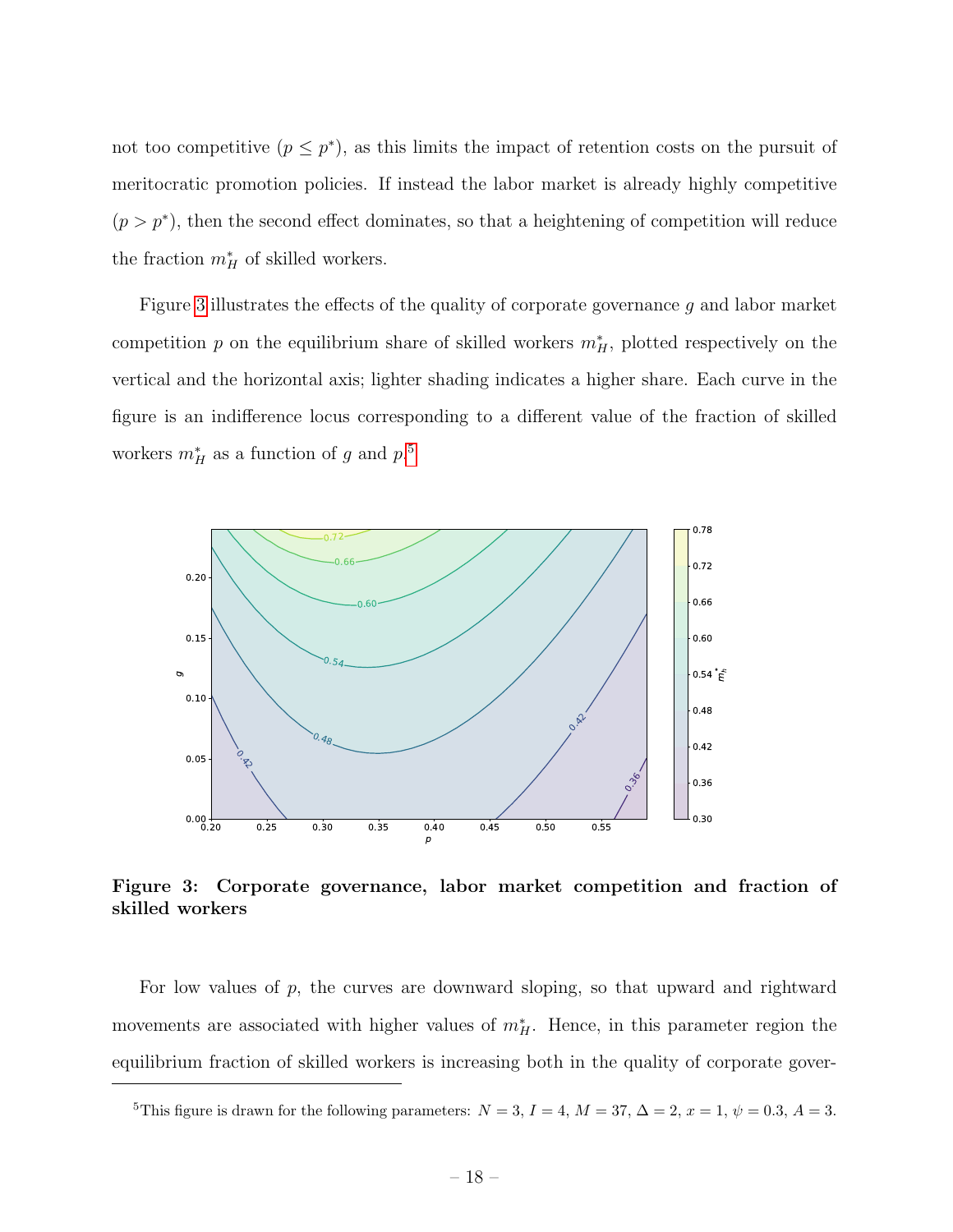nance and in labor market competition: a larger fraction should be associated with better corporate governance standards or sharper competition for talented workers. For sufficiently high p, instead, the curves become upward sloping, so that upward and leftward movements are associated with higher  $m_H^*$ : in this region, better corporate governance still encourages workers to acquire skills, but labor market competition discourages meritocratic promotions. Hence, in this region a larger fraction of skilled workers should be associated with higher corporate governance standards and with less labor market competition between firms.

As noted earlier, the equilibrium as characterized to this point is not unique:

**Proposition 5** (Corner Equilibria with Endogenous Skill Acquisition). The economy has two corner equilibria: (i) one in which nobody is expected to apply for jobs in meritocratic firms  $(\widehat{a}_M = 0)$  and no worker acquires skills at  $t = 0$ , so that  $m_H^* = 0$ ; (ii) and one in which instead everyone is expected to apply  $(\widehat{a}_M = 1)$  and the share of workers acquiring skills at  $t = 0$  is  $m_H^* \in (0, 1].$ 

Intuitively, when workers hold extreme beliefs concerning the fraction of applicants for jobs in meritocratic firms, their choices too will be extreme. Specifically, if they imagine no one will apply, then they expect meritocratic firms to be inactive, as they are unable to attract the necessary workforce, and they will accordingly find it optimal not to acquire skills. The opposite holds where the expectation is that everyone will apply for jobs in meritocratic firms.

Clearly, the equilibria with larger proportions of skilled workers are associated with greater welfare, as workers' expected lifetime income is higher, even taking into account the cost of acquiring skills. Moreover, considering that by condition (3) the extraction of private benefits of control is inefficient, the whole society is better off in equilibria that feature meritocratic promotions. Hence, the three equilibria of the model are Pareto-ranked, which provides a rationale for policies to foster the convergence of workers' and firms' beliefs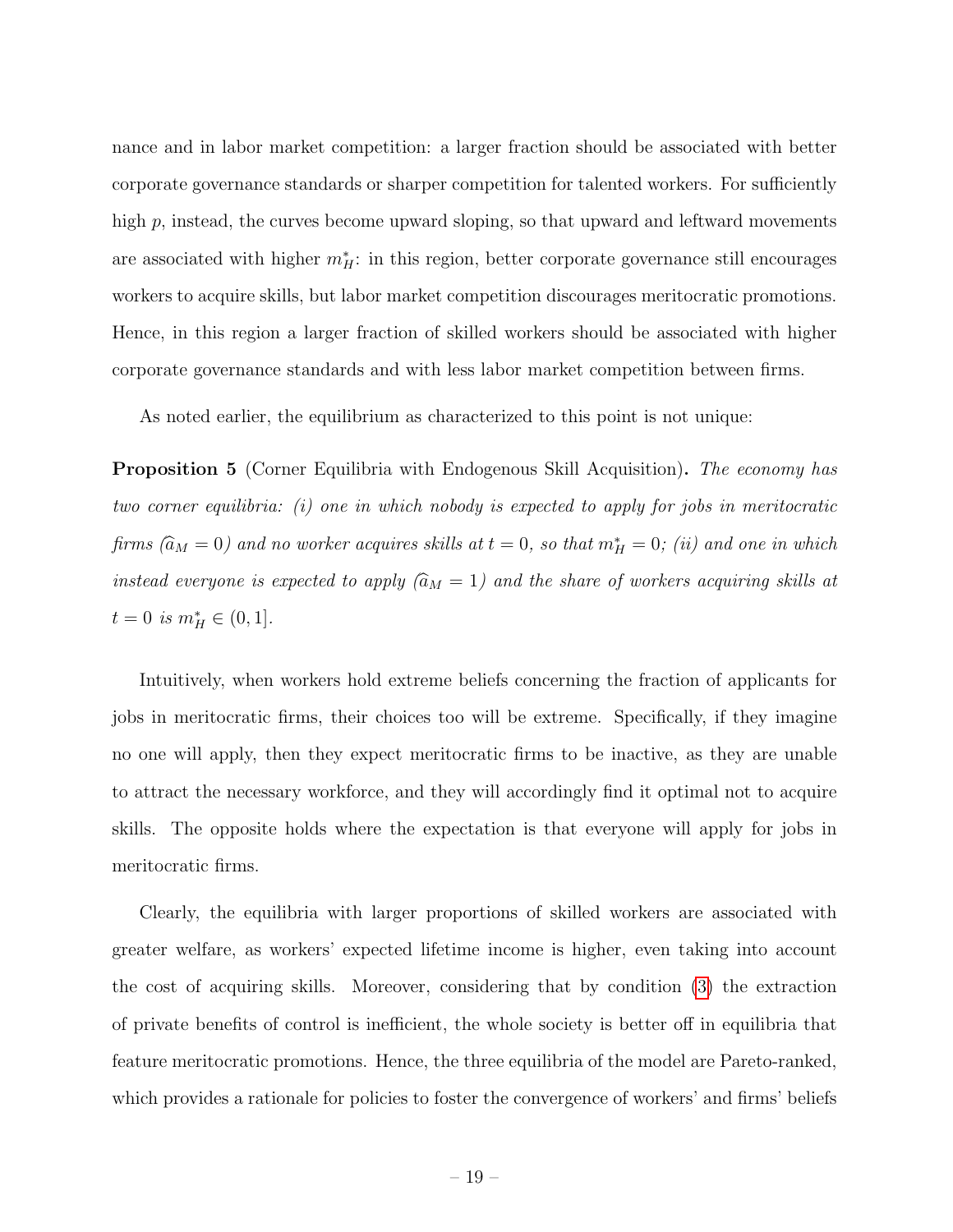on equilibria marked by more worker investment in skills acquisition and more merit-based promotions by firms.

#### 7 Allowing for Debt Financing

So far the assumption has been that all external funding is in the form of equity. In this section we extend the model to allow for debt financing, which will be seen to have quite different implications for promotion decisions (and therefore for the extraction of private benefits) depending on whether the firm's profits are deterministic or uncertain.

In the baseline model presented so far there is no risk: the firm is always able to repay outside investors. Insofar as it is risk-free, debt has no impact on promotion decisions, unlike equity. This is because, when debt is risk-free, creditors receive a fixed amount irrespective of profit, while external shareholders receive a certain fraction of the firm's profit, and thus bear that fraction of the opportunity cost of favoritism. Hence, unlike equity, safe debt does not encourage favoritism. To see this, suppose that the firm funds investment by issuing safe debt, pledging to repay a fixed amount  $D$  to outside investors. In this case the entrepreneur will promote high-skill rather than low-skill workers if

$$
[(N + \Delta)(1 - p)x]I - D > N(1 - p)xI - D,
$$

that is, he will adopt the following promotion rule:

$$
\Delta(1-p)x \ge B.
$$

In short, when safe investment projects are debt-financed, the entrepreneur follows the same promotion rule as under full ownership, irrespective of the amount of external funds.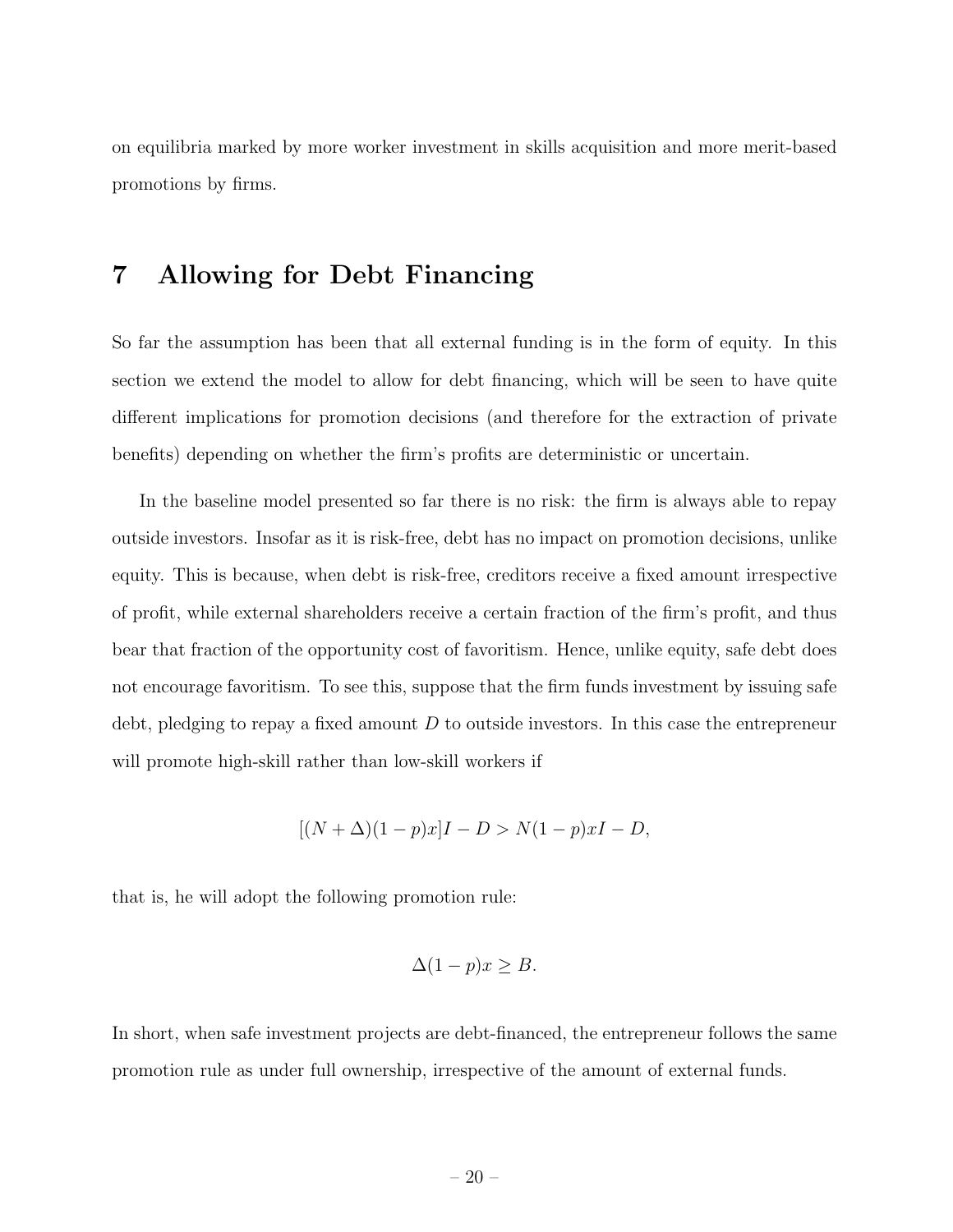By contrast, when equity and debt are equally risky they have the same impact on promotion decisions; this occurs either if the firm fails to produce anything or if it succeeds in producing some positive amount, and shareholders have limited liability. In this case, both debt and equity distort promotions towards favoritism in the same way. To see this, consider a simplified version of the model in which both high- and low-skill workers increase unit productivity by the same amount  $\Delta x$ , so that the firm's profit is  $\pi \equiv (N + \Delta)(1 - p)x$ , but this is realized only with probability  $p_H$  if high-skill workers are promoted and  $p_L$  if low-skill workers are promoted, with  $p_H > p_L$ . If the firm raises funds by issuing equity, the entrepreneur promotes according to merit if

$$
\alpha \ge \frac{(1-g)B}{(p_H - p_L)\pi} \equiv \widehat{\alpha} \tag{10}
$$

where  $\hat{\alpha} \leq 1$  requires  $\bar{B} \leq (p_H - p_L)\pi$ .

If instead it covers its funding requirement  $I - A$  by contracting debt that promises to repay  $D$  upon success and 0 upon failure, the entrepreneur promotes high-skill workers if

$$
p_H(\pi I - D) \ge [p_L \pi + (1 - g)B]I - p_L D.
$$
\n(11)

Hence the firm promotes high-skill workers if the payoff pledged to debtholders is sufficiently low:

$$
D \le \widehat{D} \equiv \frac{[(p_H - p_L)\pi - (1 - g)B]I}{p_H - p_L},\tag{12}
$$

while if investment  $I$  is large enough, i.e. if the firm is sufficiently indebted, promotions are not meritocratic.

Recalling that  $D$  is the total cash flow pledged to debtholders, the model with risky debt maps one-to-one onto the framework with equity. To see this, consider the maximum cash flow that can be pledged to outside financiers for promotions to be efficient. In an all-equity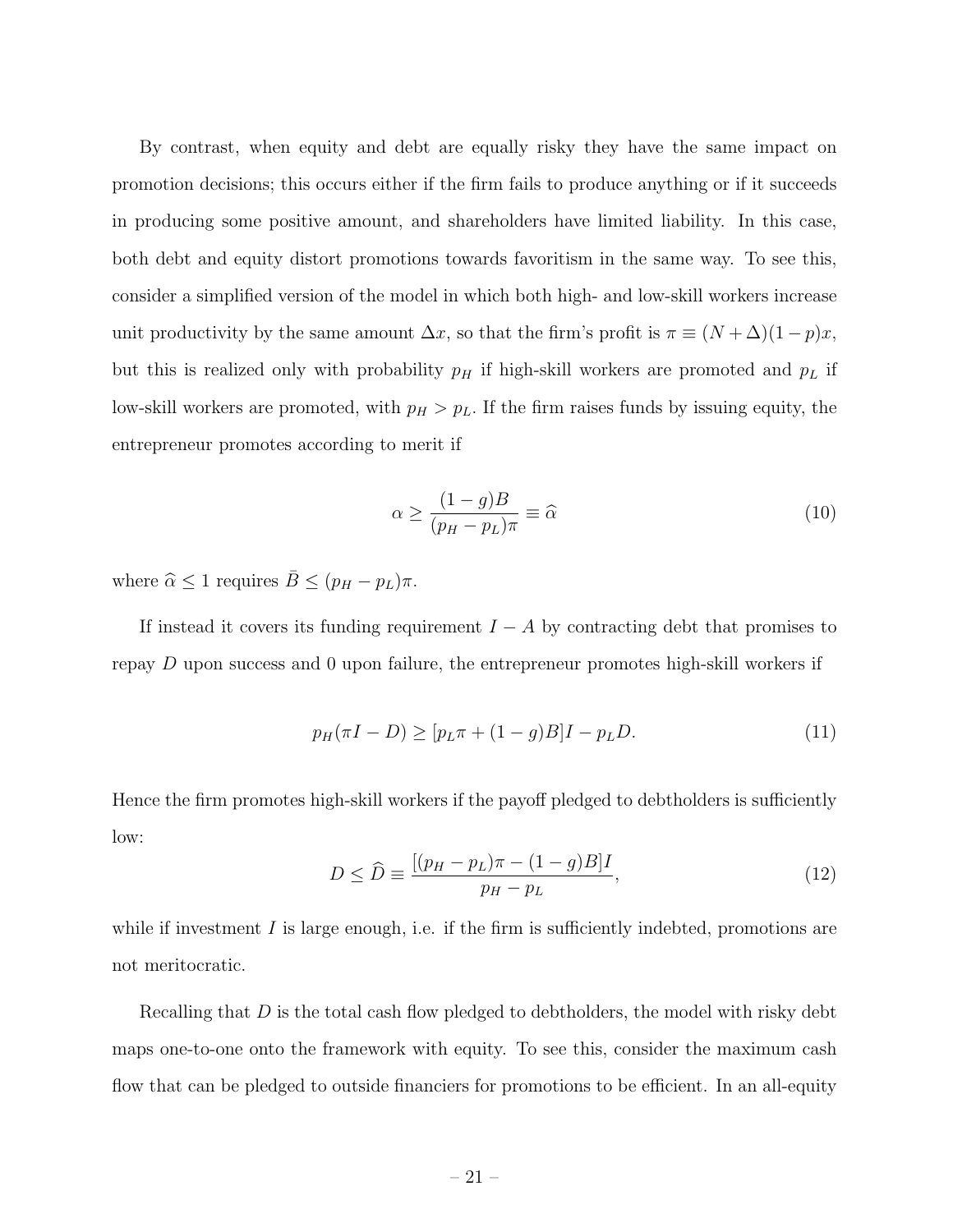firm, this cash flow is defined by expression (10) taken with equality, while in a firm funded with risky debt it is given by expression (12) taken with equality. In both cases, the cash flow is given by the same expression, namely,  $(1 - \hat{\alpha})\pi I$ . Hence, in a debt-financed firm, the maximum indebtedness consistent with meritocratic promotions is  $\hat{D} = (1 - \hat{\alpha})\pi I$ .

Summarizing the foregoing, while safe debt does not distort promotion towards favoritism, risky debt distorts decisions in the same way as equity if the two claims feature the same payoff distribution for any given promotion rule. Hence, the model developed in the previous sections applies also to firms funded with risky debt rather than equity.6

#### 8 Conclusions

Employees' careers may be shaped by favoritism and discrimination, however costly this may be to the firm's profitability (Becker, 1957, 1993; Huang et al., 2021). We show that firms tend to deviate from merit-based promotion when the objectives of their controlling shareholders are not well aligned with those of external financiers: in this case, they have an incentive to pursue their own non-monetary benefits rather than maximize profitability. However, corporate governance standards may constrain managers' possibility of engaging in such practices, and the model accordingly predicts that at the aggregate level the share of meritocratic companies should increase with the quality of corporate governance standards and, in a cross-section of firms, structured managerial practices should be correlated with the alignment of the interests of owner-managers with those of external shareholders, as measured for instance by inside equity.

By increasing the fraction of meritocratic firms, higher standards of corporate governance

<sup>&</sup>lt;sup>6</sup>In intermediate cases where debt is safe up to some threshold level and increasingly risky beyond it, external debt financing tends to distort promotion decisions towards favoritism less than equity financing, as can be shown by assuming that the firm produces a positive surplus also in the low state or, equivalently, has some safe assets whose value can be pledged to creditors.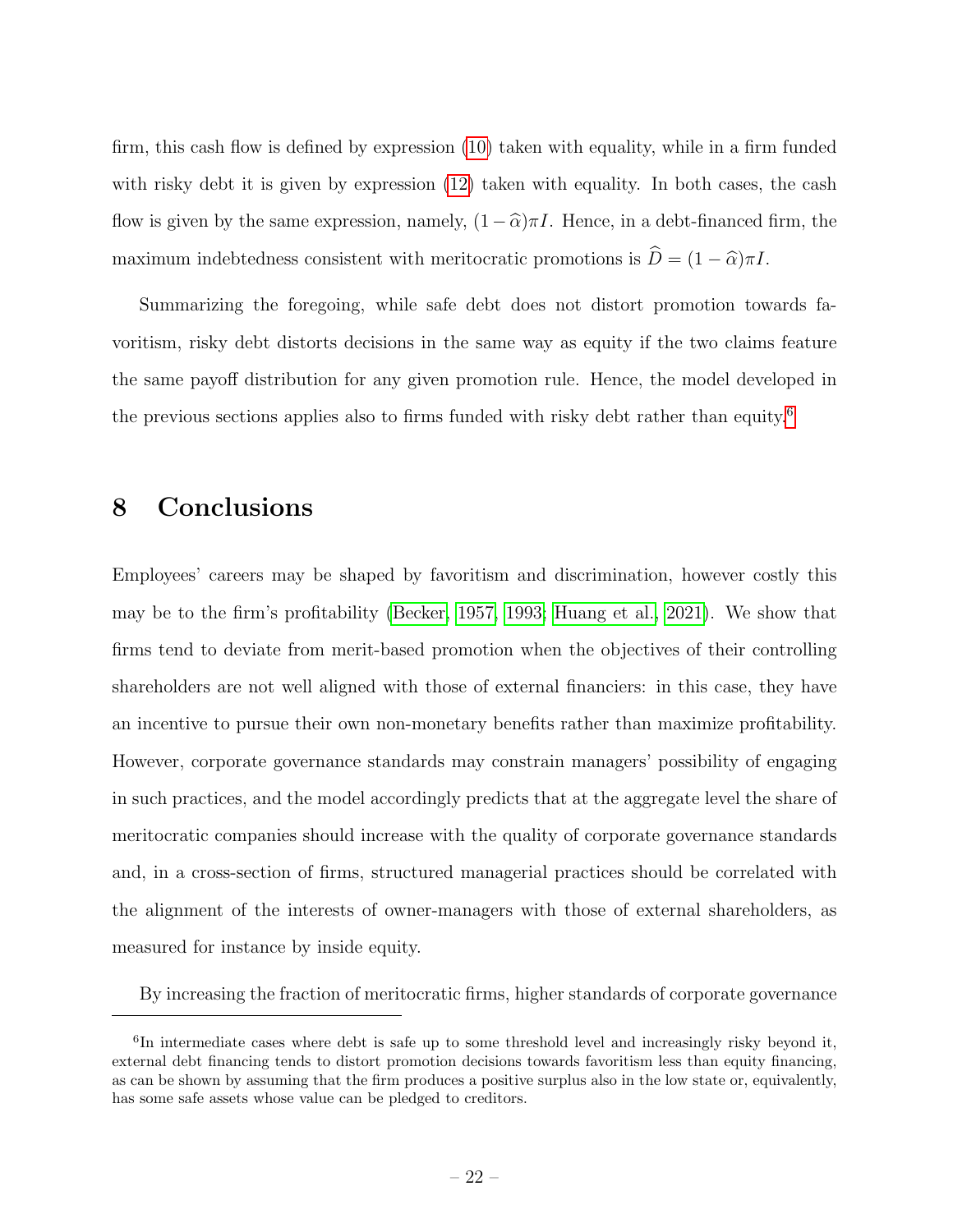also affect the incentives of workers, encouraging the skilled to apply for jobs with better career prospects and to invest in their human capital before entering the labor market. Conversely, poorer standards increase the fraction of firms that promote unskilled workers, which depresses the incentive to acquire skills. Our model accordingly predicts that good corporate governance will ultimately improve the skill composition of the workforce, via career incentives and labor market equilibrium, and thereby raise aggregate productivity. Moreover, since in our setting the extraction of private benefits is inefficient, high corporate governance standards are an efficient form of precommitment to shun favoritism.

Labor market competition too plays a role in firms' promotion policies and workers' skill acquisition choices, but its effect is ambiguous. Sharper competition between firms for talent means higher wages upon promotion and thus increases workers' incentive to acquire skills, but it also increases talent retention costs for firms, thus reducing the proportion of meritocratic firms. As a result, the equilibrium fraction of skilled workers may shrink, especially if the economy starts from a situation of sharp labor market competition.

Finally, when skill acquisition is endogenous, there are multiple possible equilibria, in which case the share of meritocratic firms correlates positively with that of skilled workers across equilibria. This is because beliefs engender a feedback loop between meritocratic careers and educational choices: the higher the chance of being hired by a firm that promotes by merit, the greater the incentive to acquire skills; in turn, the larger the fraction of educated workers, the better a meritocratic firm's chance of attracting applicants, and thus of being active. Social welfare too increases monotonically in the share of meritocratic firms across equilibria.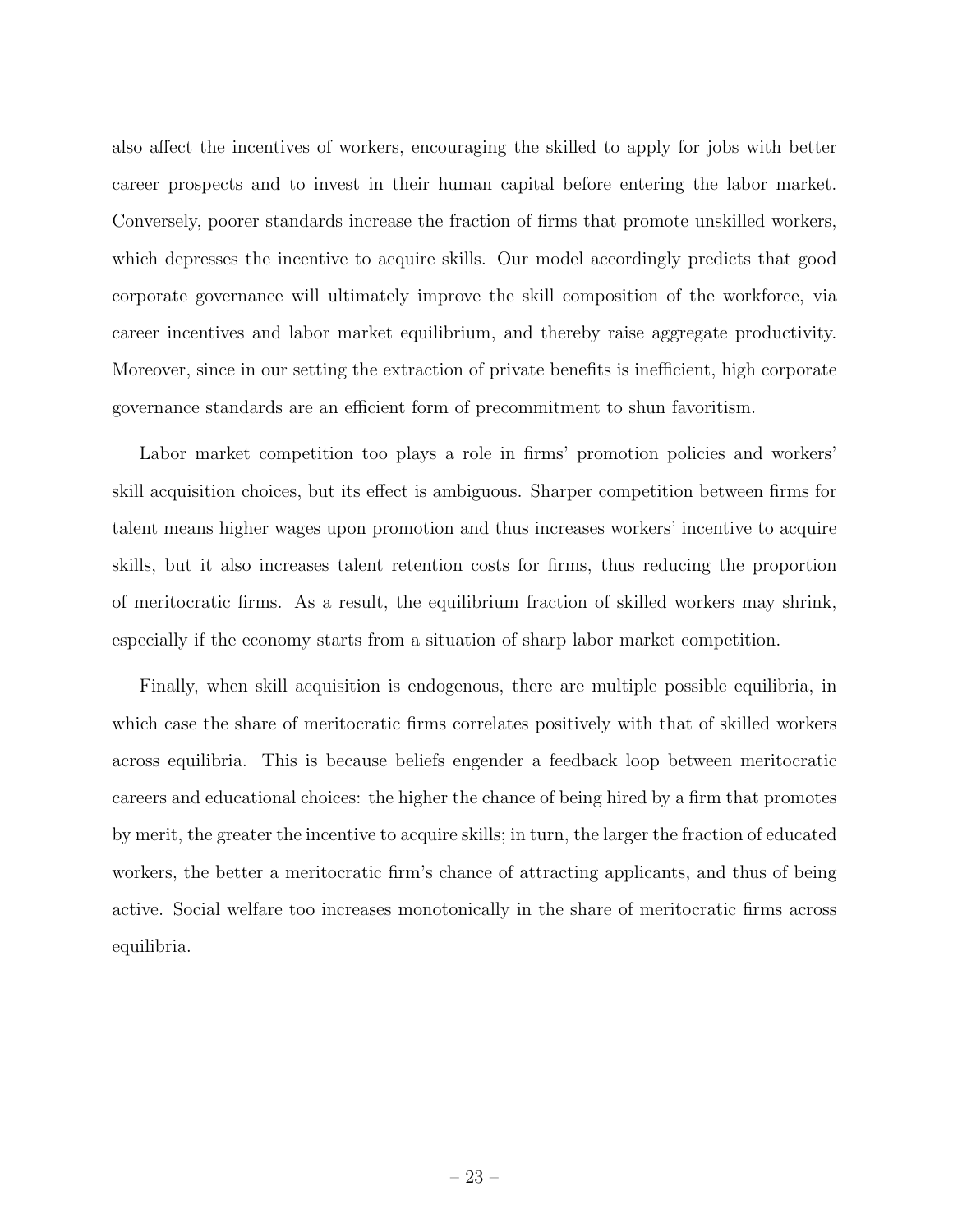### References

- Acharya, V., and P. Volpin. 2010. Corporate Governance Externalities. Review of Finance 14:1–33.
- Bar-Isaac, H., and R. Levy. 2022. Motivating Employees through Career Paths. Journal of Labor Economics 40:95–131.
- Becker, G. 1957. *The Economics of Discrimination*. 1st ed. University of Chicago Press.
- Becker, G. S. 1993. Nobel Lecture: The Economic Way of Looking at Behavior. *Journal of* Political Economy 101:385–409.
- Bennedsen, M., K. M. Nielsen, F. Perez-Gonzalez, and D. Wolfenzon. 2007. Inside the Family Firm: The Role of Families in Succession Decisions and Performance<sup>\*</sup>. The Quarterly Journal of Economics 122:647–691.
- Bloom, N., and J. Van Reenen. 2007. Measuring and Explaining Management Practices Across Firms and Countries. The Quarterly Journal of Economics 122:1351–1408.
- Bloom, N., and J. Van Reenen. 2010. Why Do Management Practices Differ across Firms and Countries? Journal of Economic Perspectives 24:203–24.
- Burkart, M., and F. Panunzi. 2006. Agency conflicts, ownership concentration, and legal shareholder protection. Journal of Financial Intermediation  $15:1 - 31$ .
- Burkart, M., F. Panunzi, and A. Shleifer. 2003. Family Firms. The Journal of Finance 58:2167–2201.
- Dato, S., A. Grunewald, and M. Kräkel. 2021. Worker visibility and firms' retention policies. Journal of Economics & Management Strategy 30:168–202.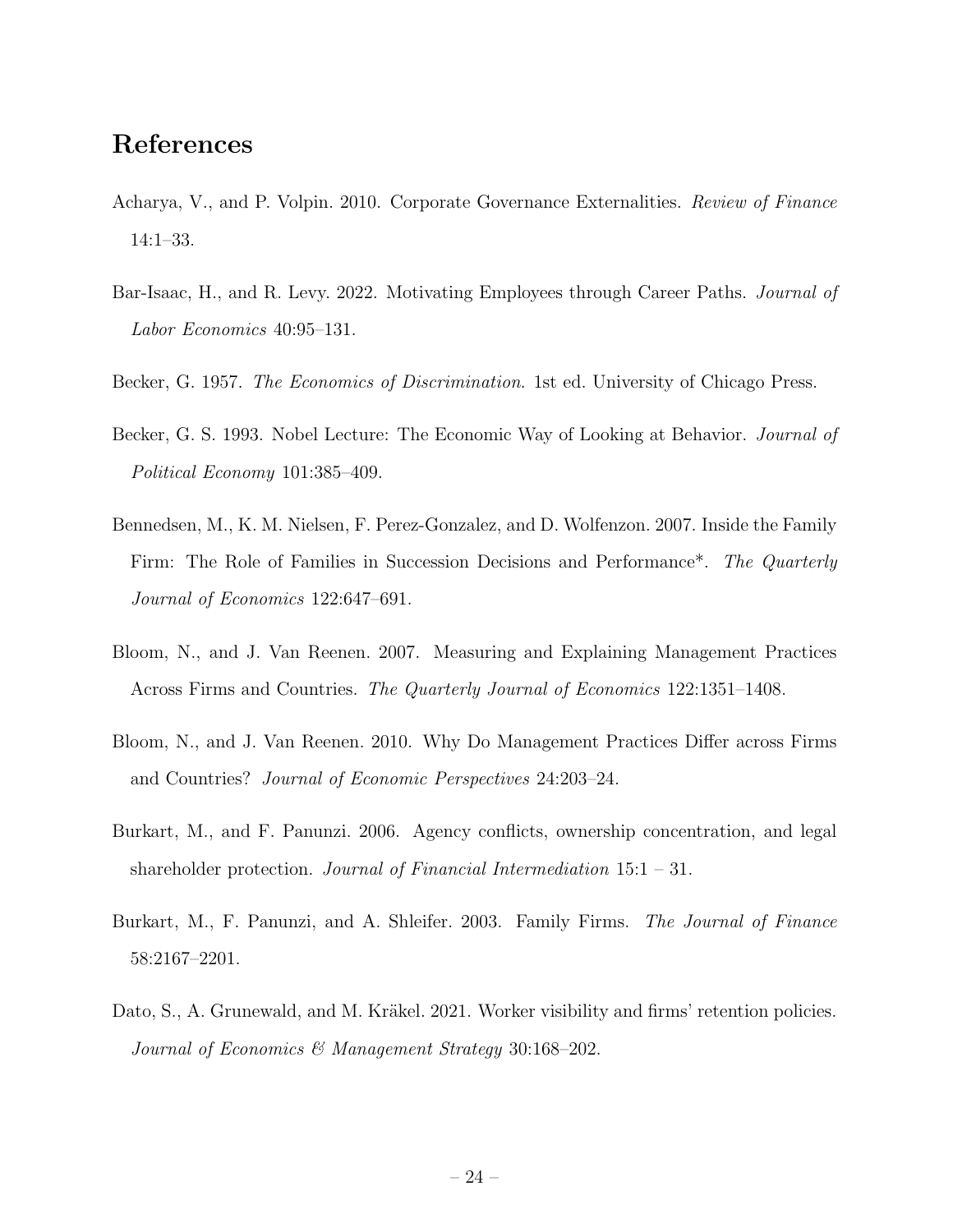- Desai, M. A., A. Dyck, and L. Zingales. 2007. Theft and taxes. Journal of Financial Economics 84:591–623.
- DeVaro, J., and M. Waldman. 2012. The Signaling Role of Promotions: Further Theory and Empirical Evidence. Journal of Labor Economics 30:91–147.
- Dicks, D. L. 2012. Executive Compensation and the Role for Corporate Governance Regulation. The Review of Financial Studies 25:1971–2004.
- Dyck, A., and L. Zingales. 2004. Private Benefits of Control: An International Comparison. The Journal of Finance 59:537–600.
- Friebel, G., and M. Raith. 2004. Abuse of Authority and Hierarchical Communication. The RAND Journal of Economics 35:224–244.
- Friedman, M. 1962. Capitalism and Freedom. University of Chicago Press.
- Friedman, M. 1970. A Friedman Doctrine: The Social Responsibility of Business is to Increase Its Profits. The New York Times Magazine Section SM:17.
- Huang, R., E. Mayer, and D. Miller. 2021. Gender Bias in Promotions: Evidence from Financial Institutions. SSRN Working Paper .
- Langella, M., and A. Manning. 2021. Marshall Lecture 2020 The Measure of Monopsony. Journal of the European Economic Association 19:2929–2957.
- Lemos, R., and D. Scur. 2019. The Ties that Bind: Implicit Contracts and Management Practices in Family-run Firms. Unpublished Manuscript .
- Levit, D., and N. Malenko. 2016. The Labor Market for Directors and Externalities in Corporate Governance. The Journal of Finance 71:775–808.
- Magill, M., M. Quinzii, and J.-C. Rochet. 2015. A Theory of the Stakeholder Corporation. Econometrica 83:1685–1725.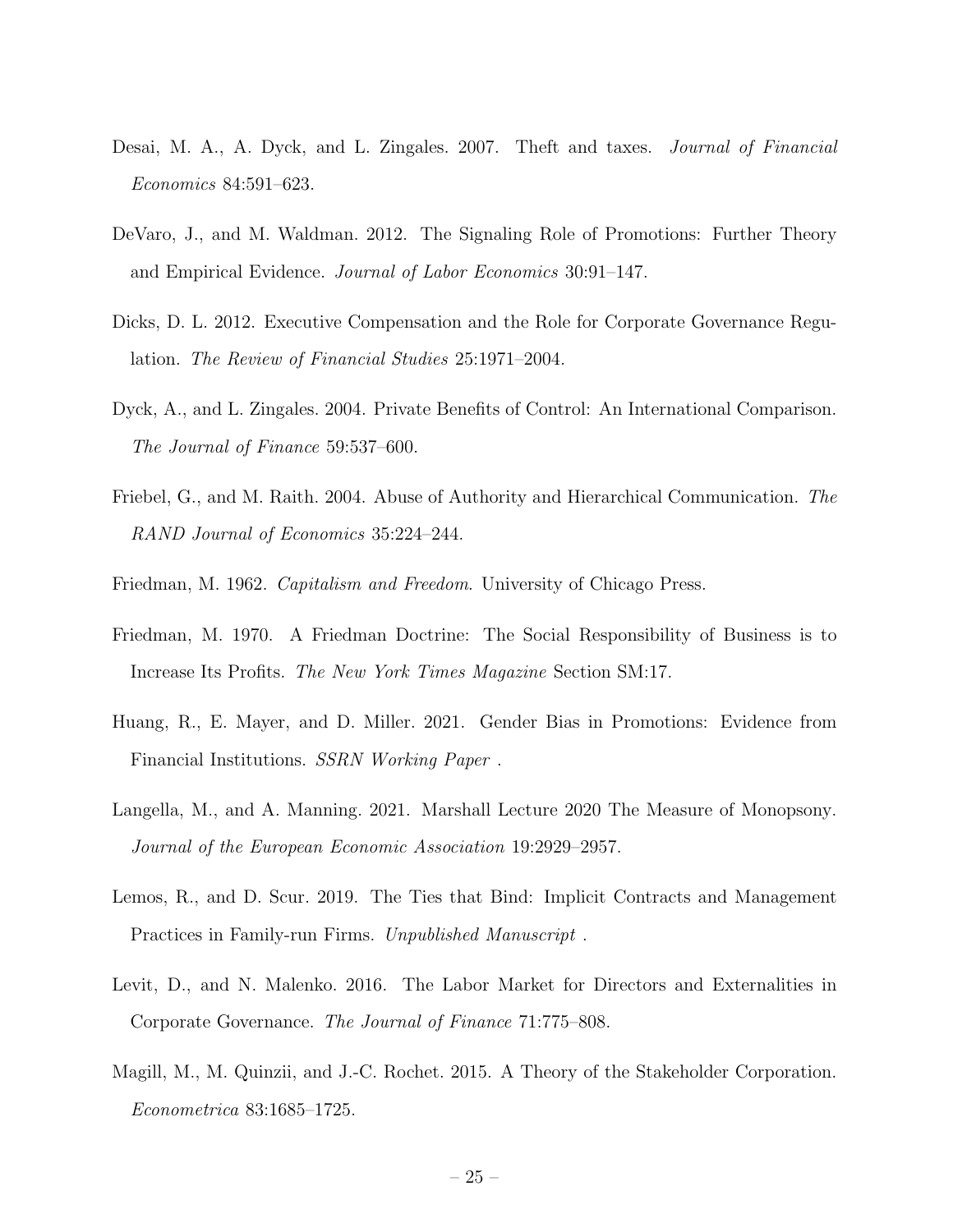- Prendergast, C., and R. H. Topel. 1996. Favoritism in Organizations. Journal of Political Economy 104:958–978.
- Rohman, J., C. Onyeagoro, and M. Bush. 2018. How You Promote People Can Make or Break Company Culture. Harvard Business Review January.
- Shleifer, A., and R. W. Vishny. 1997. A Survey of Corporate Governance. The Journal of Finance 52:737–783.
- Tirole, J. 2001. Corporate Governance. Econometrica 69:1–35.
- Waldman, M. 1984. Job Assignments, Signalling, and Efficiency. The RAND Journal of Economics 15:255–267.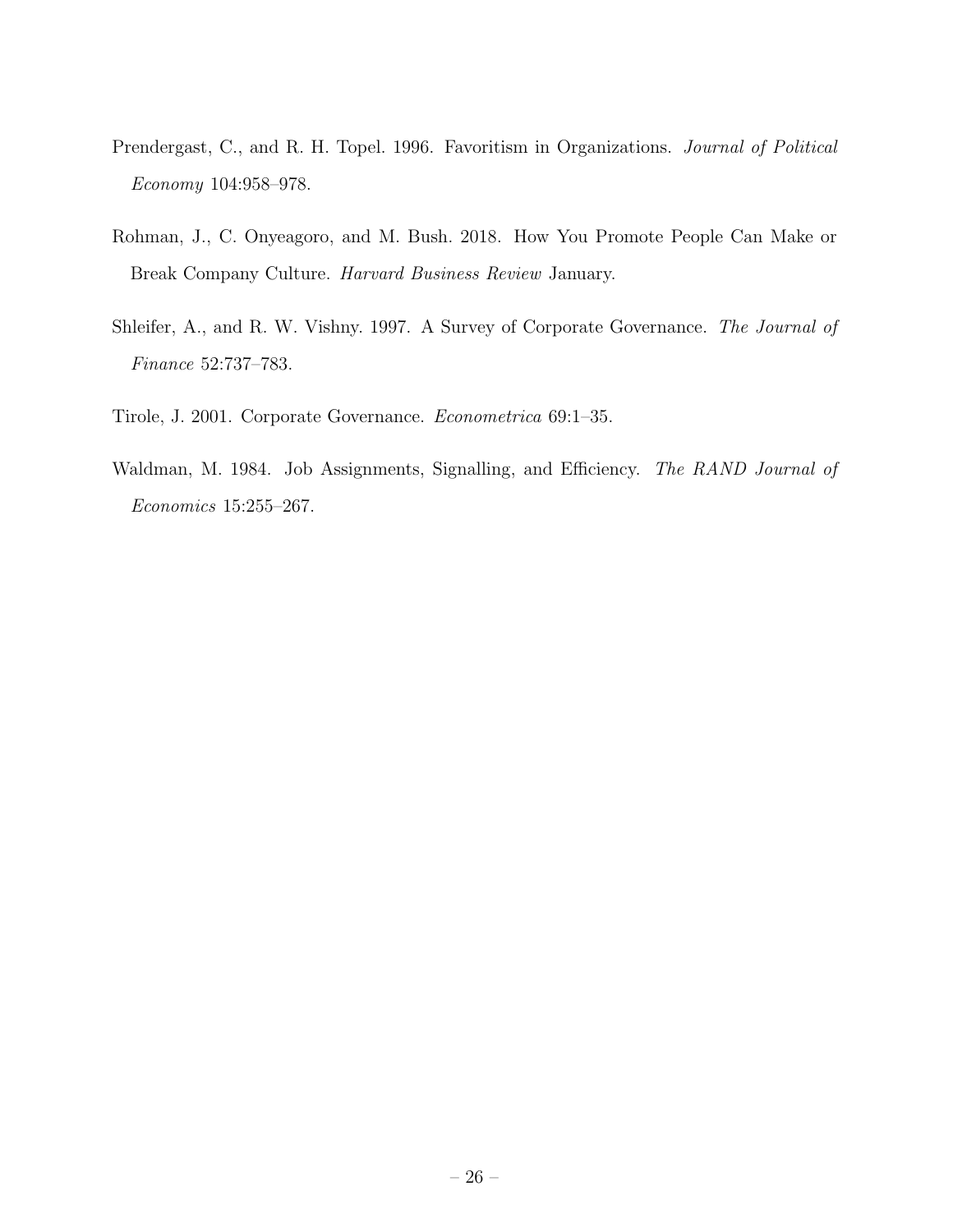### Appendix

#### Proof of Proposition 1

We prove this proposition by induction. The equilibrium stake that satisfies the investors' participation constraint (4) may either violate or satisfy the entrepreneurs' incentive constraint (2). Violation occurs if the stake that meets the participation constraint is  $\alpha_L^* < \hat{\alpha}$ , which can be rewritten as a condition on B:

$$
B > \frac{\Delta(1-p)x[(\pi_L - 1)I + A]}{(1 - g)\pi_L I} \equiv B^{**}
$$
\n(13)

Hence, an entrepreneur extracting private benefits of control  $B > B^{**}$  inefficiently promotes low-skill workers.

Satisfaction occurs if the stake that meets the participation constraint is  $\alpha_H^* > \hat{\alpha}$ , which yields another condition on B:

$$
B \le \frac{\Delta(1-p)x[(\pi_H - 1)I + A]}{(1-g)\pi_H I} \equiv B^*.
$$
 (14)

Hence, when extracting private benefits  $B < B^*$ , the entrepreneur promotes high-skill workers. Using (5), we can rewrite  $B^* \equiv \frac{1}{1-}$  $1-q$  $\sqrt{ }$  $\Delta(1-p)x + \frac{\Delta}{N+\Delta}(\frac{A}{I}-1)$ 1 .

Comparing the two cutoffs  $B^*$  and  $B^{**}$ , one sees immediately that  $B^* \ge B^{**}$ , and the interval  $(B^{**}, B^*)$  is non-empty.

Let us now determine the entrepreneur's promotion strategy for any  $B \in (B^{**}, B^*)$ . Compare the payoffs  $\alpha_H^* \pi_H I$  and  $\alpha_L^* \pi_L I + (1 - g)BI$ . This implies that the entrepreneur promotes high-skill workers in this interval if

$$
\Delta(1-p)x > (1-g)B
$$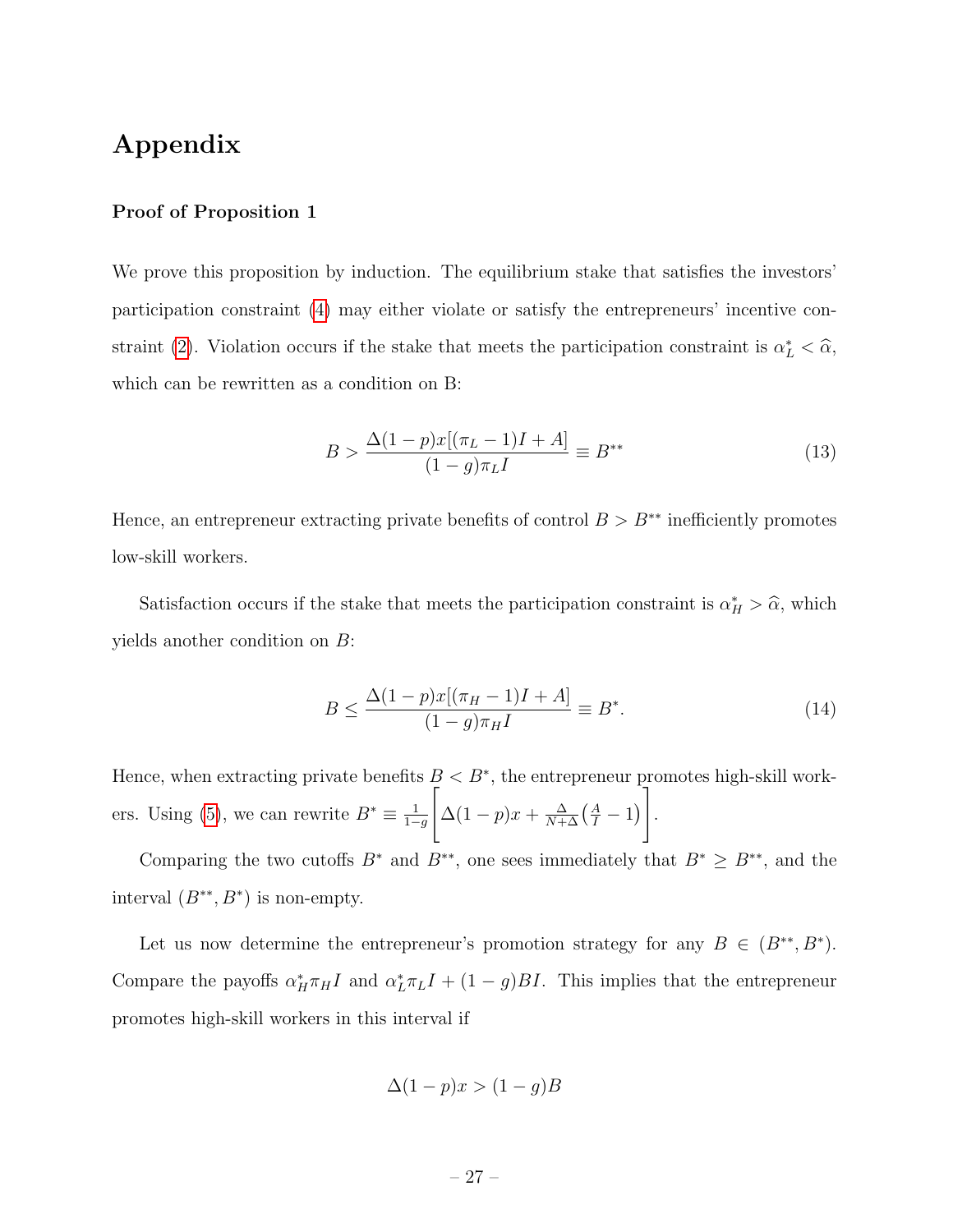which is necessarily satisfied given the assumption that  $\hat{\alpha} < 1 \iff \Delta(1 - p)x > \bar{B}$  which we assume to be true. Hence, the promotion rule is such that the entrepreneur promotes high-skill workers if she extracts private benefits of control  $B \leq B^*$  and low-skill workers otherwise.

#### Proof of Proposition 3

First, consider the case in which  $q \leq m_H$ , i.e. workers expect  $a_M$  to be sufficiently large in relation to the fraction of meritocratic firms. Since workers hold homogeneous beliefs, no one will apply for jobs in meritocratic firms, so that the only reasonable belief is that  $a_M = 0$ . In this scenario, meritocratic firms will be unable to attract any worker and therefore will be inactive, so that in this equilibrium  $q = 0$ .

If instead  $q \geq m_H$ , i.e. workers expect  $a_M$  to be sufficiently small in relation to the fraction of meritocratic firms, then all of them will apply to these firms, so that  $a_M = 1$  and  $\theta = 1$ . In this case only meritocratic firms will attract workers and will therefore be the only active firms, so that in this equilibrium  $q = 1$ .

#### Proof of Proposition 4

Denote the equilibrium fraction of skilled workers by  $m_H^*$ . Workers have an incentive to acquire skills if the marginal benefit from doing so exceeds the marginal cost, i.e.

$$
\underbrace{\frac{NI}{M} \left[ \frac{q}{m_H^*} \frac{\Delta + N}{N} - \frac{1 - q}{1 - m_H^*} \right]}_{\equiv \bar{\psi}} px \ge \psi.
$$
\n(15)

Denote by  $\bar{\psi}(m_H^*, N, \Delta, N, M, x, \bar{B}, p, g)$  the expected benefit from skill acquisition in the sorting equilibrium. If condition (15) is taken with equality, it defines a unique fraction of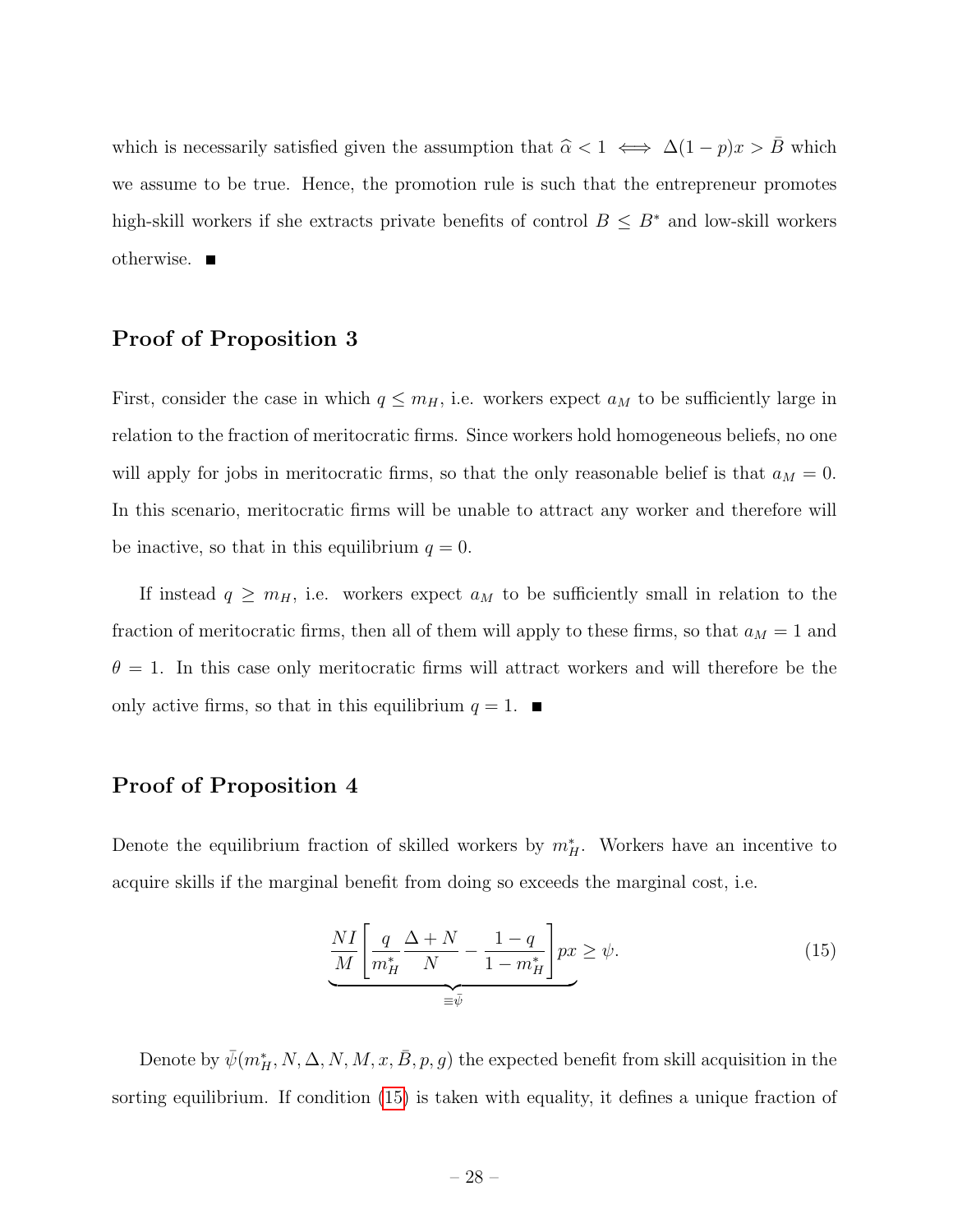workers  $m_H^*$  acquiring skills, such that  $\psi = \bar{\psi}(\cdot)$ , as  $\bar{\psi}(\cdot)$  is monotonically decreasing in  $m_H^*$ .

To determine the impact of corporate governance quality  $(g)$  and labor market competition (p) on the equilibrium share of high-skill workers, we can fix  $m_H^*$  and characterize the loci along which  $m_H^*$  is constant in the  $(g, p)$ -space.

First, rewrite the indifference condition (9) as follows:

$$
g = 1 - \frac{\Delta px}{\overline{B}[M\psi(1 - m_H^*) + NIpx]} \left[ \frac{\Delta(1 - m_H^*) + N}{m_H^*} \right] \left[ \frac{(N + \Delta)(1 - p)xI - I + A}{N + \Delta} \right], \tag{16}
$$

Equating its derivative with respect to  $p$  to zero in order to identify an internal extremum yields the following quadratic equation

$$
p^2 N I x + 2p(1 - m_H^*) M \psi - \rho = 0 \tag{17}
$$

with  $\rho \equiv \frac{M\psi(1-m_H^*)([N+\Delta)Ix - (I-A)]}{(N+\Delta)Ix}$ . Since  $p \in [0,1]$ , this equation has only one positive root:

$$
p^* = \frac{\sqrt{[M\psi(1 - m_H^*)]^2 + NIx\rho} - M\psi(1 - m_H^*)}{NIx}.
$$
\n(18)

From (18), we see that  $p^* \geq 0 \iff I - A \leq (N + \Delta)Ix$ . Since by assumption  $\pi_L \geq 1$ , namely  $N(1-p)xI \geq I$ , a fortiori the above condition is met with inequality, so that  $p^* > 0$ . Moreover,  $p^* < \frac{1}{2}$  $\frac{1}{2}$  if  $-4M\psi(1-m_H^*)(I-A) < 0$  which is trivially satisfied.

Taking the second derivative of (16) yields:

$$
\frac{\partial^2 g}{\partial p^2} = 1 + \frac{(N+\Delta)(1-p)xI - I + A}{(N+\Delta)\bar{B}[M\psi(1-m_H^*) + NIpx]} > 0.
$$

Hence, the root  $p^*$  in (18) is a minimum, since the second derivative of (16) with respect to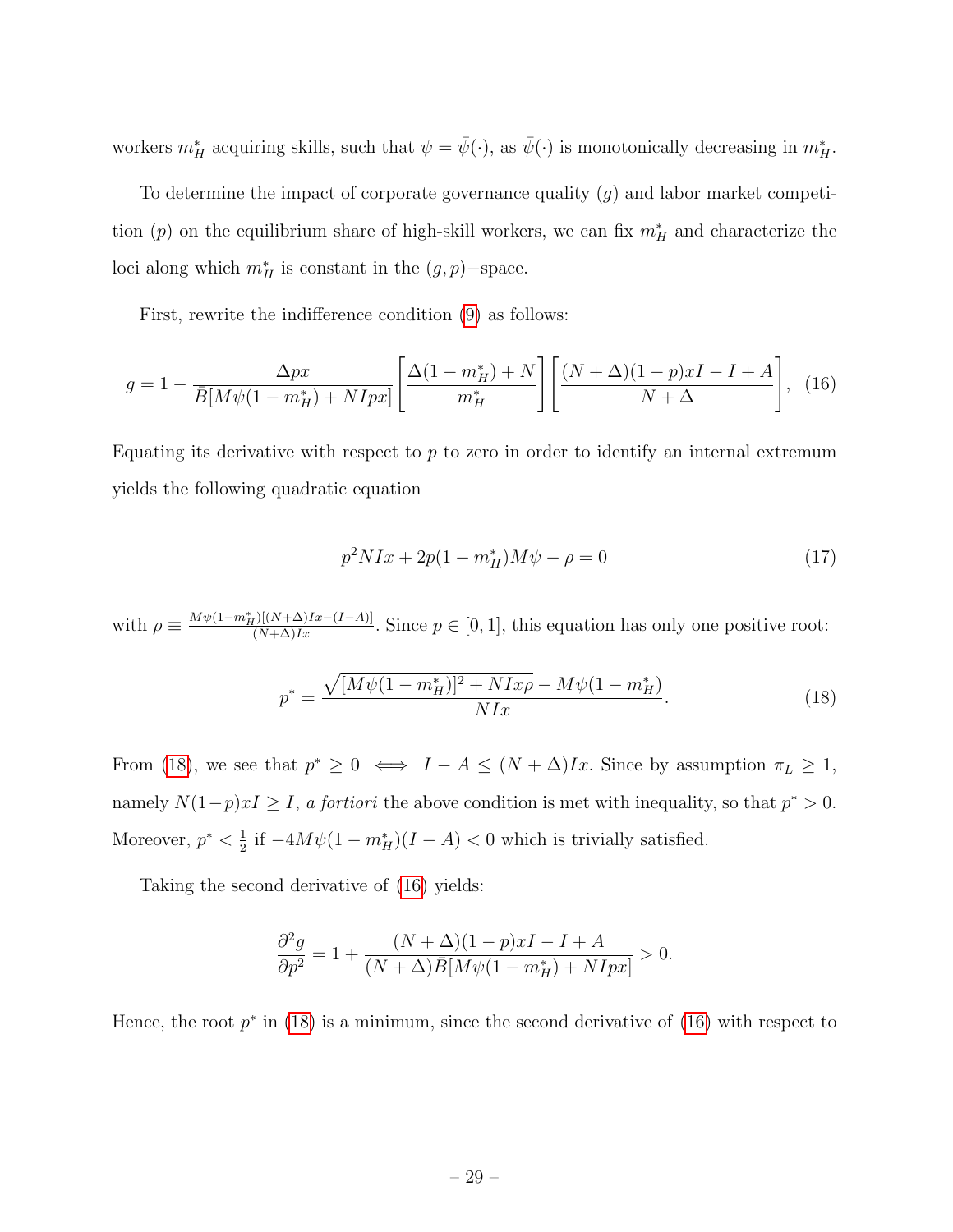p is strictly positive: condition (16) defines convex loci in  $(g, p)$  space, so that

$$
\frac{\partial g}{\partial p} \ge 0 \text{ iff } p \ge p^*,
$$

where  $p^* > 0 \iff (N + \Delta)Ix \geq I - A$ .

#### Proof of Proposition 5

Let us start with the case of  $\hat{a}_M = 0$ . In this scenario, no meritocratic firm is expected to be active, i.e.  $\hat{q} = 0$ . Hence, using the right-hand side of (7) and the left-hand side of (8), workers would exert effort if

$$
(1-q)px - \psi \ge (1-q)px,
$$

which is violated, since  $\psi > 0$ . Thus, in equilibrium, the fraction of high-skill workers is  $m_H^* = 0.$ 

Consider now the case in which  $\hat{a}_M = 1$ . In this scenario, a worker compares the payoff on the left-hand side of (7) with that on the right-hand side of (8), and thus exerts effort if

$$
q\left[\frac{1}{N_H}(1+\Delta) + \left(1 - \frac{1}{N_H}\right)\right]px - \psi \ge qpx \iff \psi \le qp\Delta x/N_H.
$$

If this condition is not satisfied, there is no equilibrium where workers do not exert effort: this would imply  $N_H = 0$ , which, in turn, violates the condition for any finite  $\psi$ . Conversely, there is an equilibrium in which the number of workers per firm who exert effort is

$$
N_H^* = \min\left\{\frac{qp\Delta x}{\psi}, N\right\}.
$$